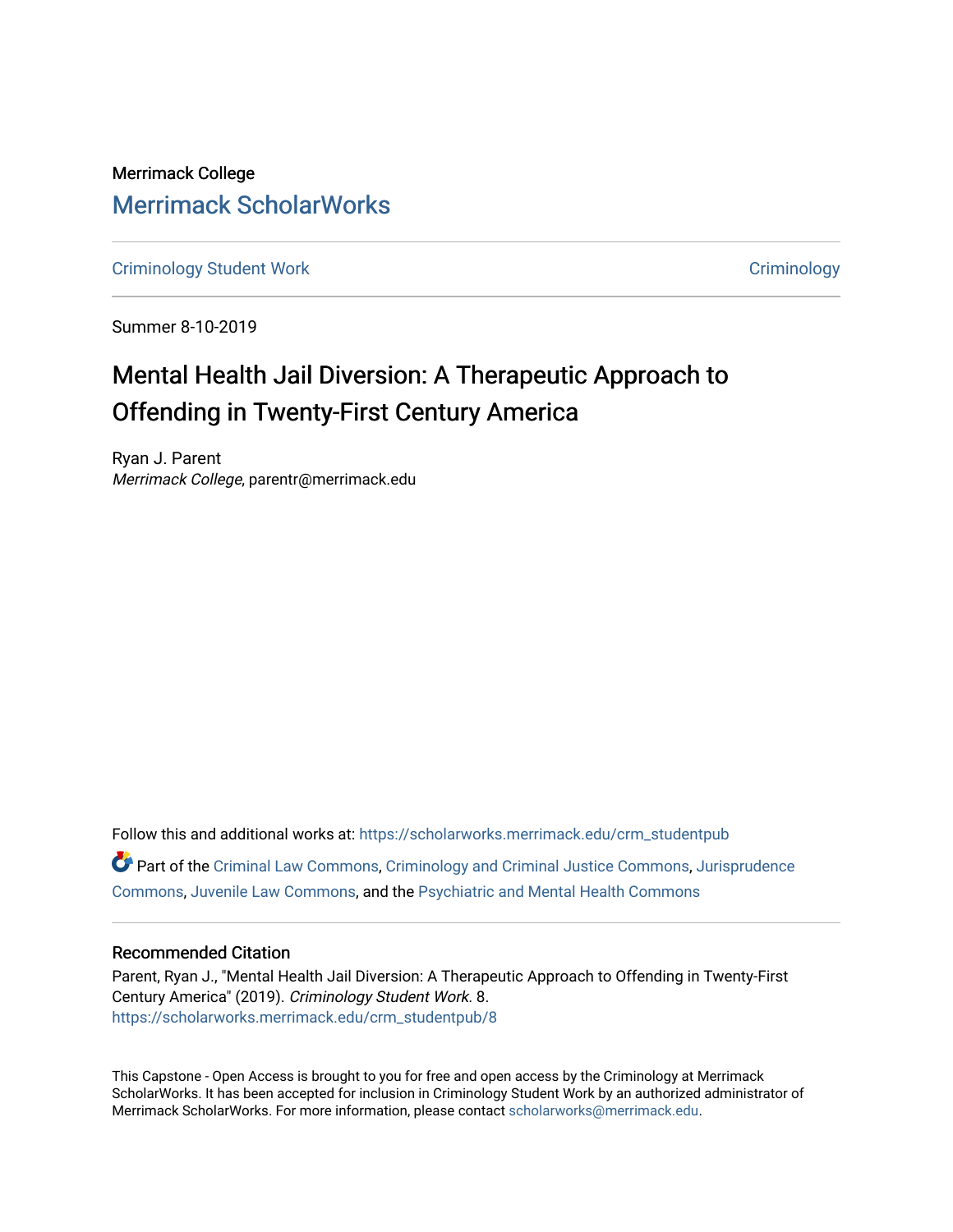Mental Health Jail Diversion:

A Therapeutic Approach to Offending in Twenty-First Century America

Ryan J. Parent

Master of Science in Criminology and Criminal Justice

Merrimack College

10 August, 2019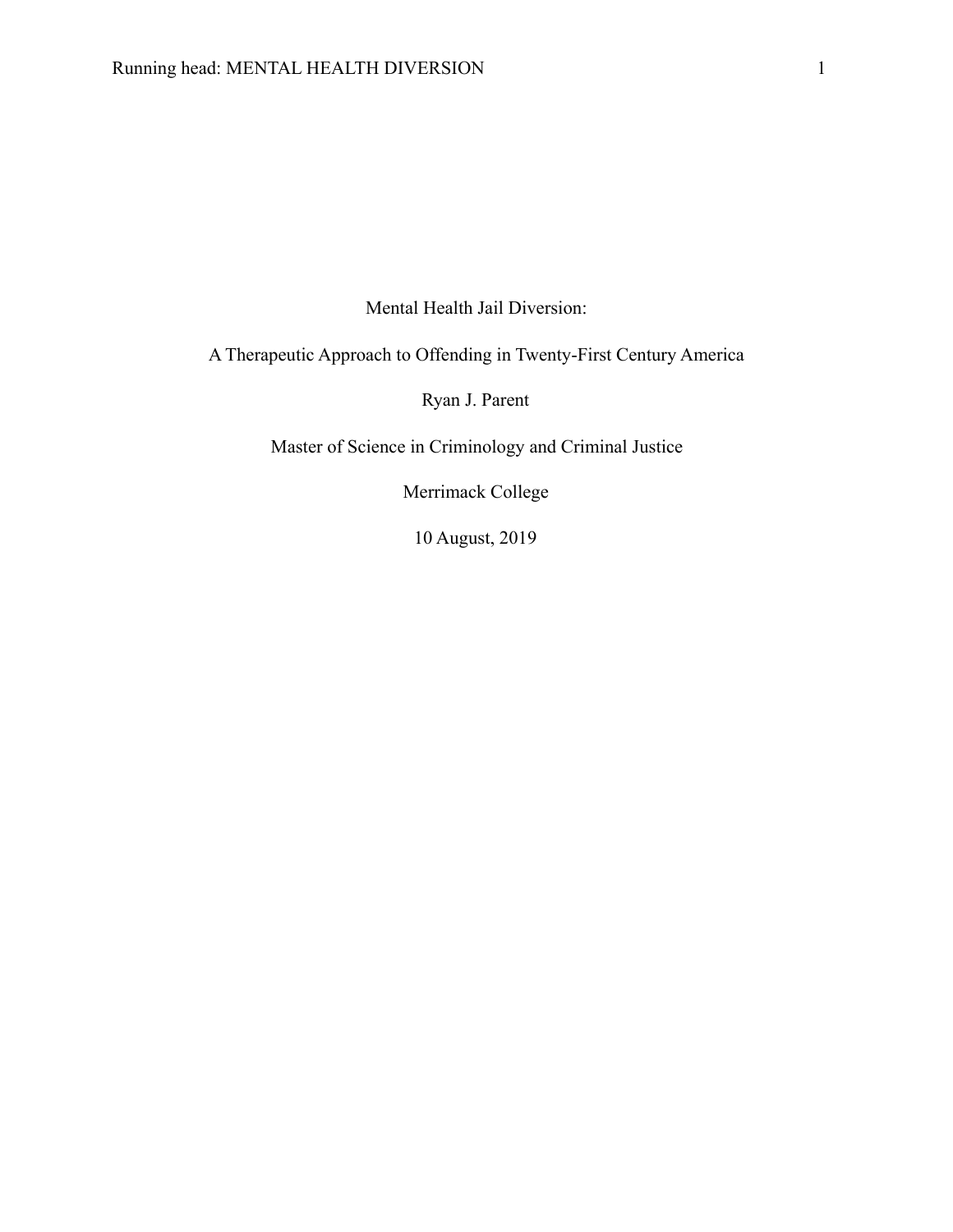#### **Abstract**

 This analysis is concerned with understanding the facets of criminal justice diversion programs that successfully improve the mental wellbeing of participants and, as a subsequent effect, reduce offending amongst the mentally ill populous in the United States. An inquiry of pre-program and post-program data from both adult and juvenile mental health specific programs reveals that participation amongst both groups shows a meaningful reduction in new/repeat offending in comparison to non-participants. The data shows that the expansion of law enforcement Crisis Intervention Team's (CIT's) has a compounding effect to the positive results. A review of these programs in Australia indicates that an expansion of like-programs would reduce offending in less invested nations such as the United States. A consideration of the aggregated data prompts a discussion about the benefits of further development.

Keywords: *jail diversion, therapeutic jurisprudence, crisis intervention, reoffending, mental health court, juvenile mental health, co-response.*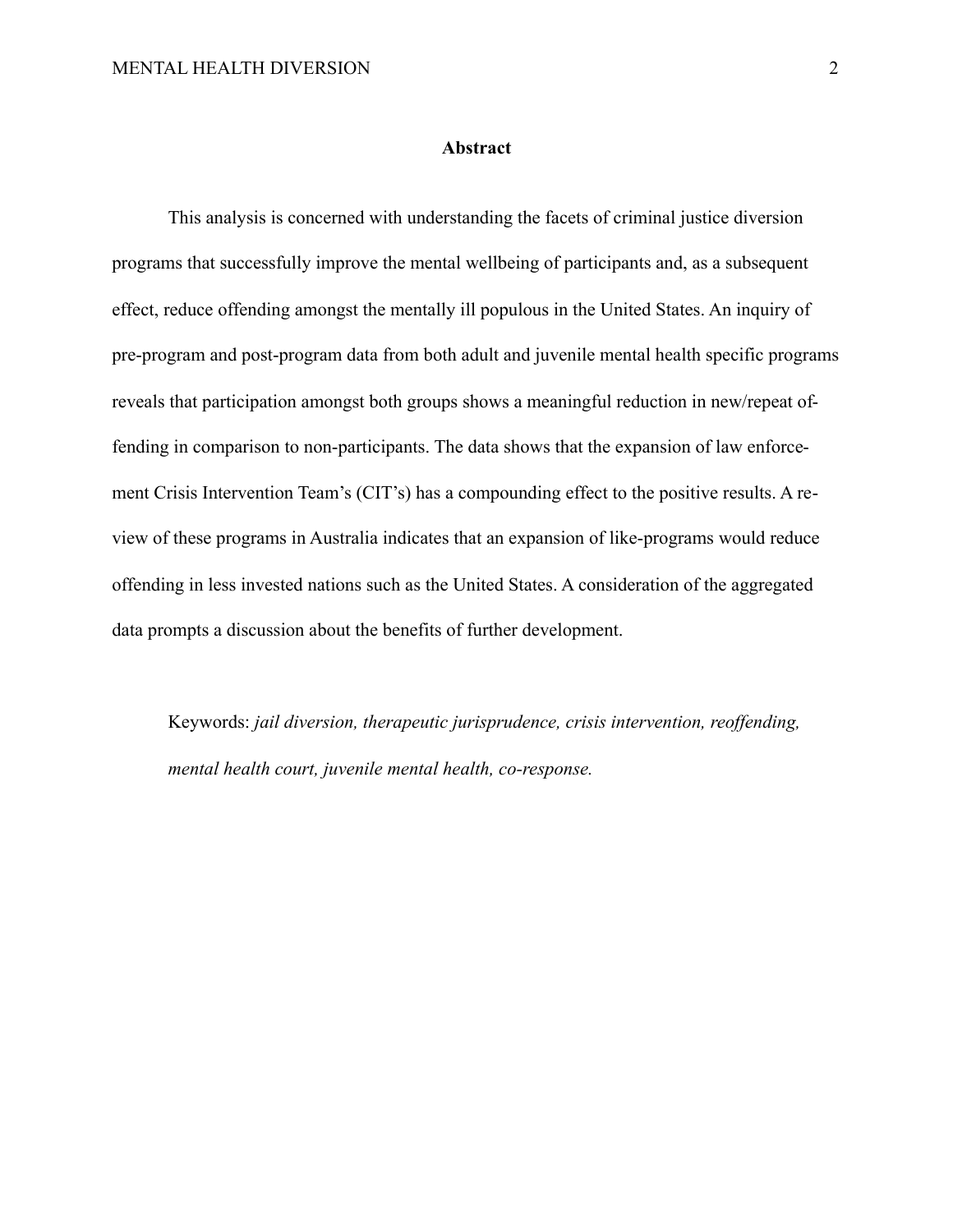# **Mental Health Jail Diversion: A Therapeutic Approach to Offending in Twenty-First Century America**

 There is an unfortunate reality that affects individuals suffering from mental illness across the United States and around the globe. This is that these individuals are more likely to appear in court and have to answer for the criminal charges levied upon them. In recent years there has been a growing recognition that the punitive approach to criminal offending is inadequate in tackling the issue of criminality amongst this segment of the population (Payne, 2006). People suffering from mental illness in all its forms are a large segment of society. According to the National Institute of Mental Health (2018), one in five Americans suffer from a mental illness. Moreover, one in twenty-five Americans live with a serious and debilitating mental illness. The conventional system of justice in the United States has been overwhelmed by the inability to adequately provide a sense of justice to those who, on a vast spectrum of severity, have cognitive barriers that render an inability to distinguish right from wrong.

 The first mental health specialty court emerged in Broward County, Florida in 1997. The court was established on the heels of disturbing grand jury findings that showed jail overcrowding and major shortfalls in community mental health treatment programs. Despite only applying to misdemeanor offenses, the program did allow many offenders to partake in diversion programs that were designed to be restorative and therapeutic. Many jurisdictions followed suit (Trawver and Rhoades, 2013). Since the mid 1960's, there has been a major shift away from institutionalizing those suffering from mental illness. This was prompted by movements such as the National Alliance on Mental Illness (NAMI) and the National Institute of Mental Health (NIMH) who furthered the understanding that state hospitals were not improving the quality of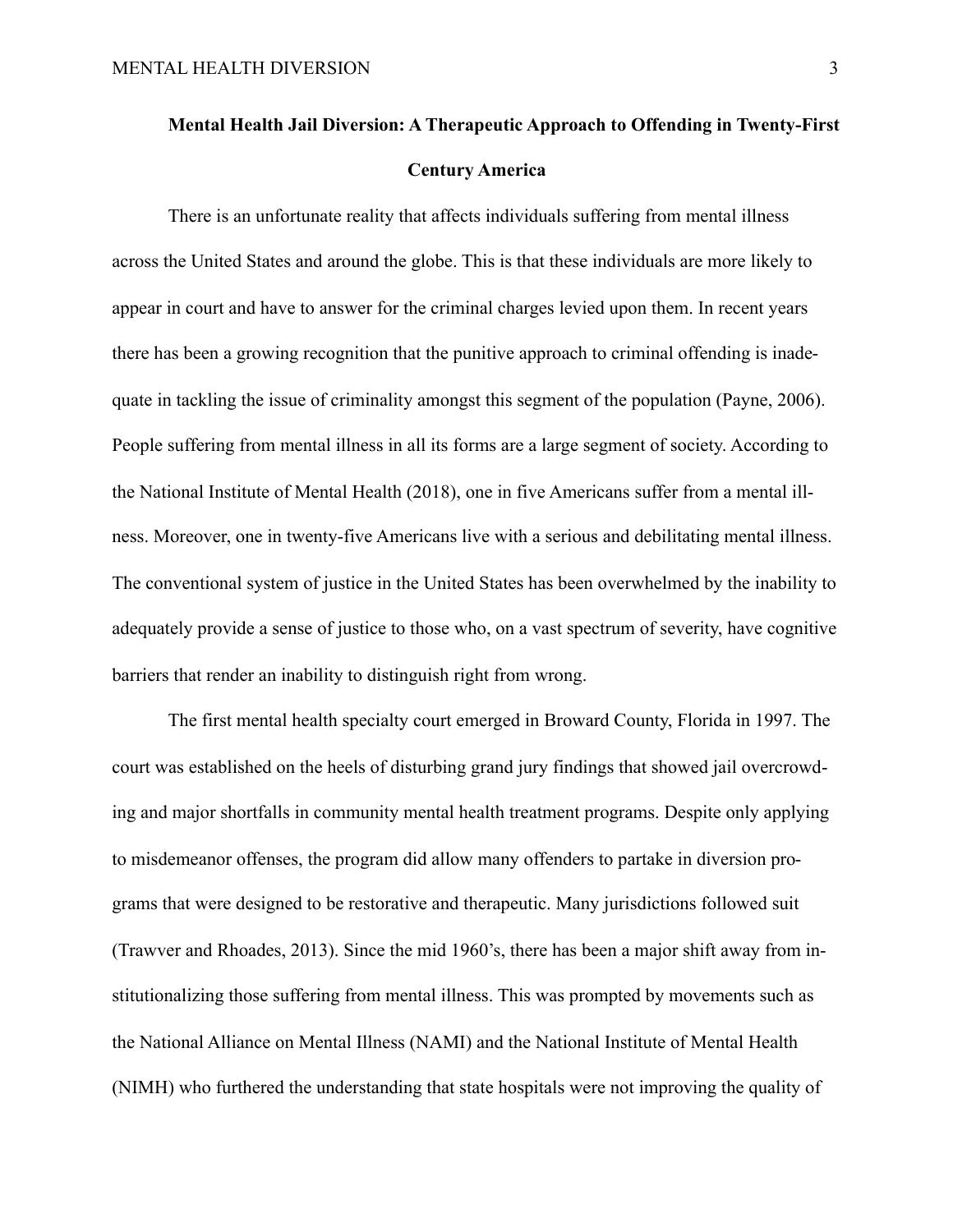life for their clients, mostly due to private sector profit goals (Yohanna, 2013). Today, approximately 90 percent of the mentally ill population lives in their respective communities (Yohanna, 2013). Throughout the years, the federal government has extended Medicare payments and social security funds to individuals suffering from serous and debilitating illness. Moreover, the 1963 federal Community Mental Health Construction Act paved the way for establishing local mental health centers through administering federal grants to the various states. They were intended to provide treatment at the local level as state hospitals were downsized (Yohanna, 2013).

 The emphasis on treating mental illness from within the community has presented numerous problems, especially for the criminal justice system. Local law enforcement has been inundated with calls for service and have often times been left with few avenues but to arrest mentally ill people who are in crisis. From within the courts, judges have had to navigate around the lack of funding for treatment programs and are often times being told that there are no beds available for the people who need them. This has led to a vast increase in the number of mental health patients who have been incarcerated for their crimes. The percentage of people with severe mental illness serving time in jail and penitentiaries is estimated to be 16 percent of the total prison population (Barrenger, Draine, Angell and Herman, 2017). In recent years, mental health specialty courts have emerged at a fast pace. So too has the development of Crisis Intervention Teams that collaborate the efforts of law enforcement, non-profit organizations and clinical staff to assist those in crisis and divert them away from the criminal justice system.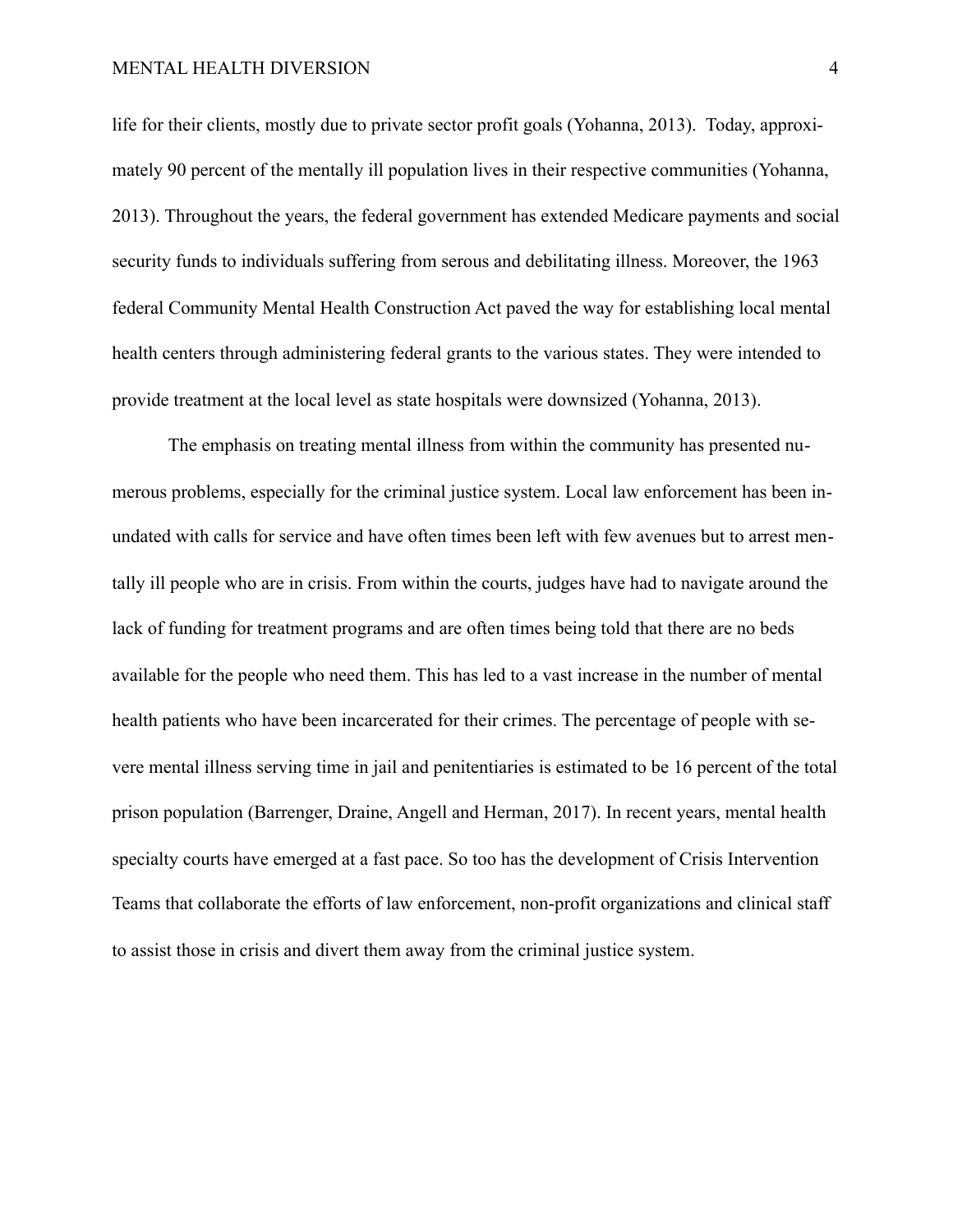#### **Review of Literature**

## **Mental Health Diversion Courts in Australia**

There are many examples of earlier efforts at mental health diversion than exist in the United States. Australia serves as a prominent example and an examination of earlier international programs may provide a forecast in determining the effectiveness of similar programs in the United States. The Magistrates Court Diversion Program (MCDP) of South Australia was established in 1999, serving as the country's first mental health court. The aims of the program are to (1) reduce mentally ill offending, (2) improve the participants health and wellbeing, and (3) improve the criminal justice systems response to mental illness (Lim, 2014). Lim and Day (2014) of Deakin University in Victoria, Australia have conducted two independent studies of the MCDP program, one in 2014 and another in 2016. In the first study, they gauged the effectiveness of the program by examining 219 individuals, 131 males and 88 females. The majority of participants suffered from mood disorders like bipolar and depression (42.5%). The remaining suffered from illnesses like schizophrenia, anxiety and personality disorder (26.5%) (Lim & Day, 2014). After accounting for the 44 individuals removed from the program, it was found that of the individuals who completed the program and had re-offended, most re-offending took place within the first twelve months. The mean time to re-offend was 9 months. The data showed that those who completed the program re-offended sooner than those who did not. However, overall participation shows that half of the participants did not re-offend, regardless of completing. Furthermore, of those who did re-offend, the severity of the offense was greatly reduced. The predictors for post-program re-offending included gender, substance use, and criminal history. Overall,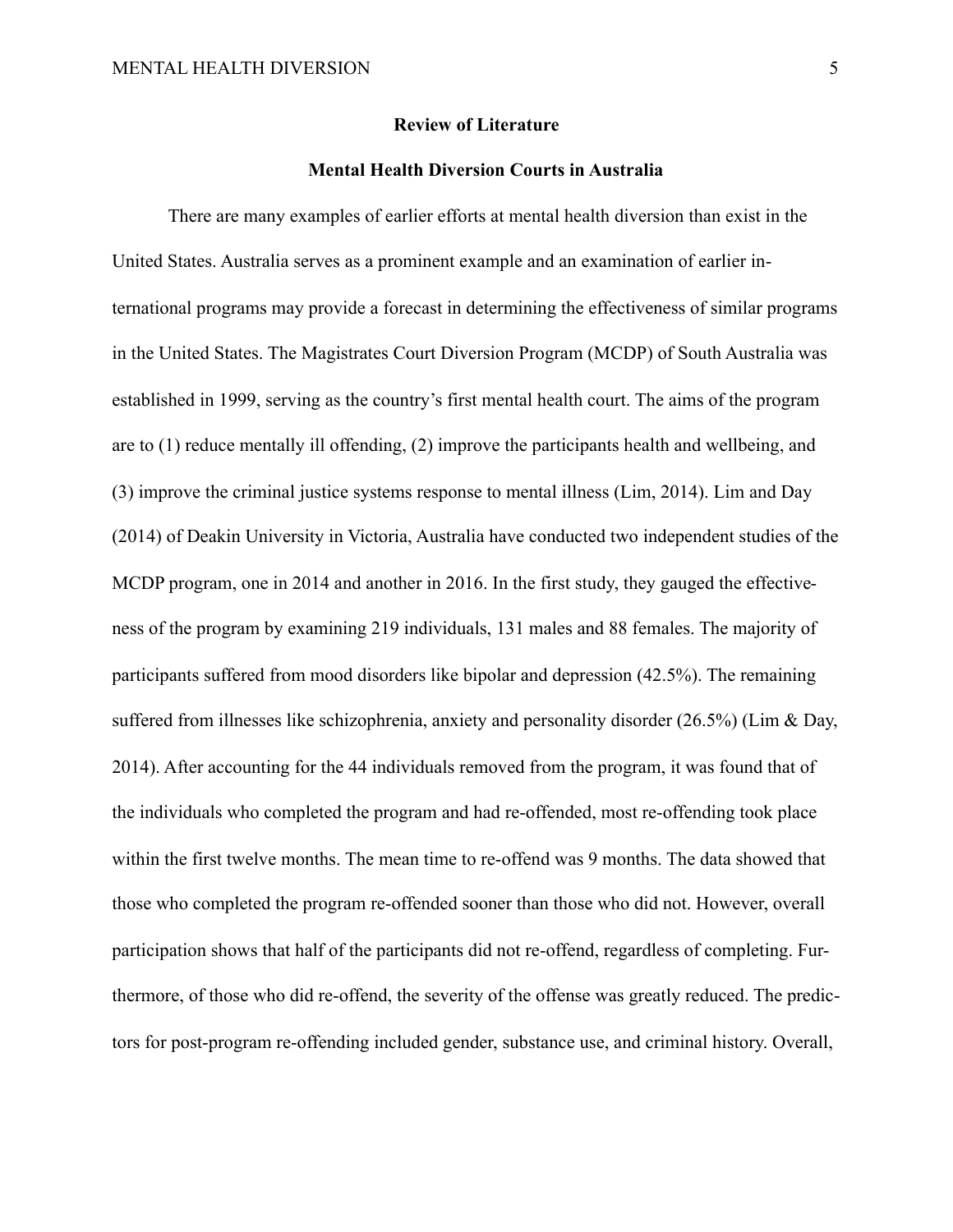the results showed that programs like the MCDP are effective in reducing both the likelihood of re-offending and the severity of offenses perpetrated post-program (Lim & Day, 2014).

 The second study examined 111 individuals with a similar breakdown of specific diagnoses as was the case in the earlier study. However, Lim (2016) notes that a majority of participants also had a secondary diagnosis, the majority of which was substance use disorder. Most abused alcohol. As was the case in 2014, approximately half  $(n=62)$  of participants did not reoffend within the first twelve months. However, of those who completed the MCDP and re-offended, the data showed a significant reduction in the severity of the offenses they committed. The average time to reoffend also dropped to 5.7 months. Unlike the prior study, the data showed no significant reduction in overall symptomology. Quality of life for physical health was also indicated for those who completed the program in its entirety. Those susceptible to serious offending remained on par with their pre-program levels. However, low and moderate offenders showed a significant reduction in their likelihood to re-offend, consistent with the first study (Lim & Day, 2016). A culmination of the data from both studies indicates that the severity of overall offending is greatly reduced by participation in the MCDP program. Less satisfying is the recidivism rates which are improved only marginally by participation.

 Skrzypiec (2004) conducted a much earlier study of the MCDP program which found that there was an overall reduction in post-program offending within the first twelve months as opposed to the twelve months pre-program. Two-thirds (66.2 %) of the 157 participants did not reoffend at all. Just over three-quarters (76.4%) of participants either became non-offenders or engaged in less criminal activity then the preceding twelve months prior to program initiation. Approximately 12.7% of participants engaged in as much criminal activity as before and a little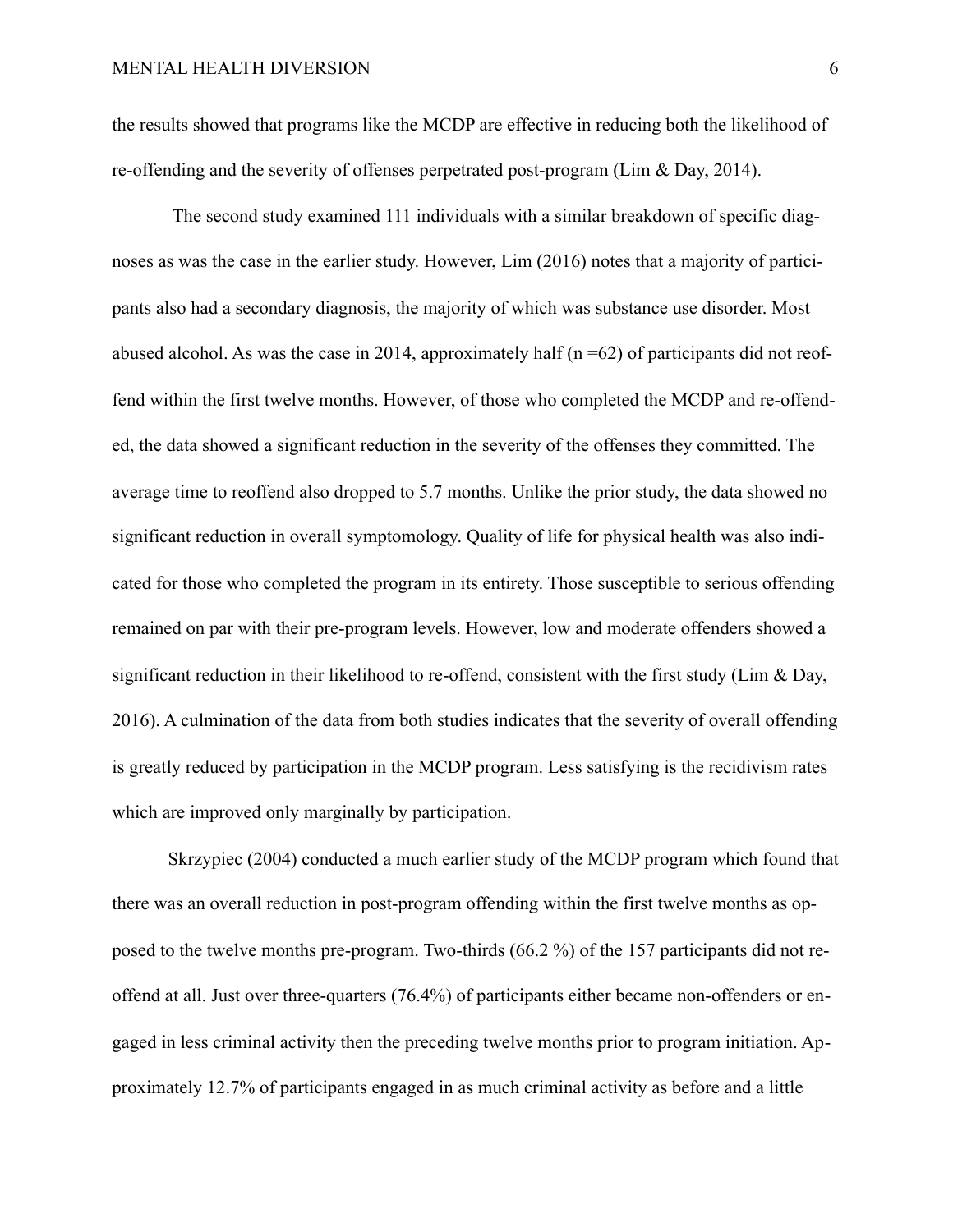over 10% engaged in more than before. Perhaps the greatest distinction between this study and the two later examinations was that serious offenders were found to be substantially less likely to re-offend, even more than less serious offenders. The later studies indicated very little improvement amongst this group.

 Overall, the data from the three MCDP program studies indicate that the earliest mental health court in Australia was effective in reducing re-offending amongst its participants and also reducing the severity of the offenses committed post-program, although the effectiveness had reduced over time.

# **Crisis Intervention Teams**

 A major component of criminal justice diversion is occurring from within the community with the formation of Crisis Intervention Teams (CIT's). These are teams made up of law enforcement professionals, mental health clinicians, social workers, registered nurses, psychiatrists, court advocates, probation officers and non-profit organizations. Their aim is to serve as a taskforce that can quickly mobilize and respond to a mentally ill individual in crisis. They have proven effective in ensuring that people are accessing the help they need, staying on top of their medications and attending their day-programs.

 Kirst, Narrandes, Matheson, Young, Niedra, and Stergiopoulos (2015) identified a number of challenges for CIT training participants that have also been outlined in other studies. In particular, nurses and police officers attending the training had a limited understanding of one another's professional cultures and identified the effects of not having enough cross-training as a barrier to effective CIT performance. In a personal interview, a retired probation officer and CIT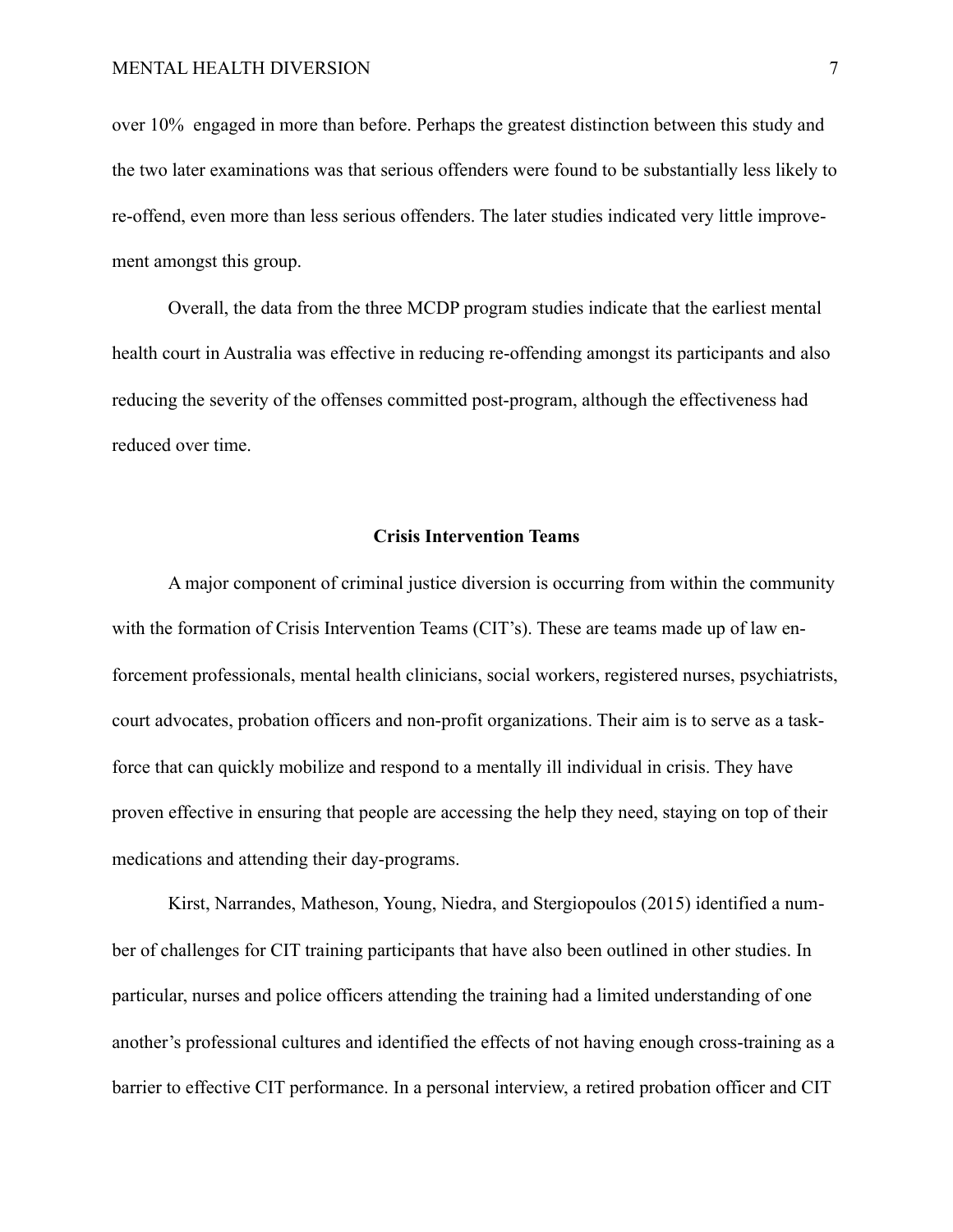member suggested that a major shortfall in the initial implementation of a South-Eastern Massachusetts program was the unwillingness of both the police and clinical team members to make concessions (Bigley, 2019). This was ultimately resolved by finding the right representative who was open minded to a collaborative approach suggesting that agency representatives ought to be carefully vetted prior to selection. Similarly, Kubiak, Comartin, Milanovic, Bybee, Tillander, Rabaut and Schneider (2017) found that the lack of a team coordinator maintained the barrier to integrating various professional perspectives from each field. Noting the evolution of police officer perceptions about mental health, clinical co-responder Steve Beason identified that about half of the officers he worked with demonstrated an unwillingness to change their approach in the initial years of the co-response program in a metro-west Massachusetts city (2019). He describes the situation today as having been greatly improved in part due to increased training and awareness. Separately, both Beason and Bigley described the police as the least willing to embrace a clinical approach to mental health related offending, thus causing resistance in the effective implementation of the their respective programs (2019).

 The few studies examining the cost of administering CIT services have indicated overall savings to the communities. Watson, Compton, and Draine (2017) indicated net savings of \$1.24 million dollars annually in Louisville, Kentucky. The savings came in the form of deferred hospital and jail costs. However, the same study used data from the Memphis CIT program to show that an increase of \$6,576 per person resulted in the CIT program costs outweighing the reduced jail costs. The efficiency and extent of these two conflicting programs was not delved into for further analysis. Bigley (2019) suggests that data collection is important as state funding is largely data driven and policy makers rely heavily on positive results as a condition of their support.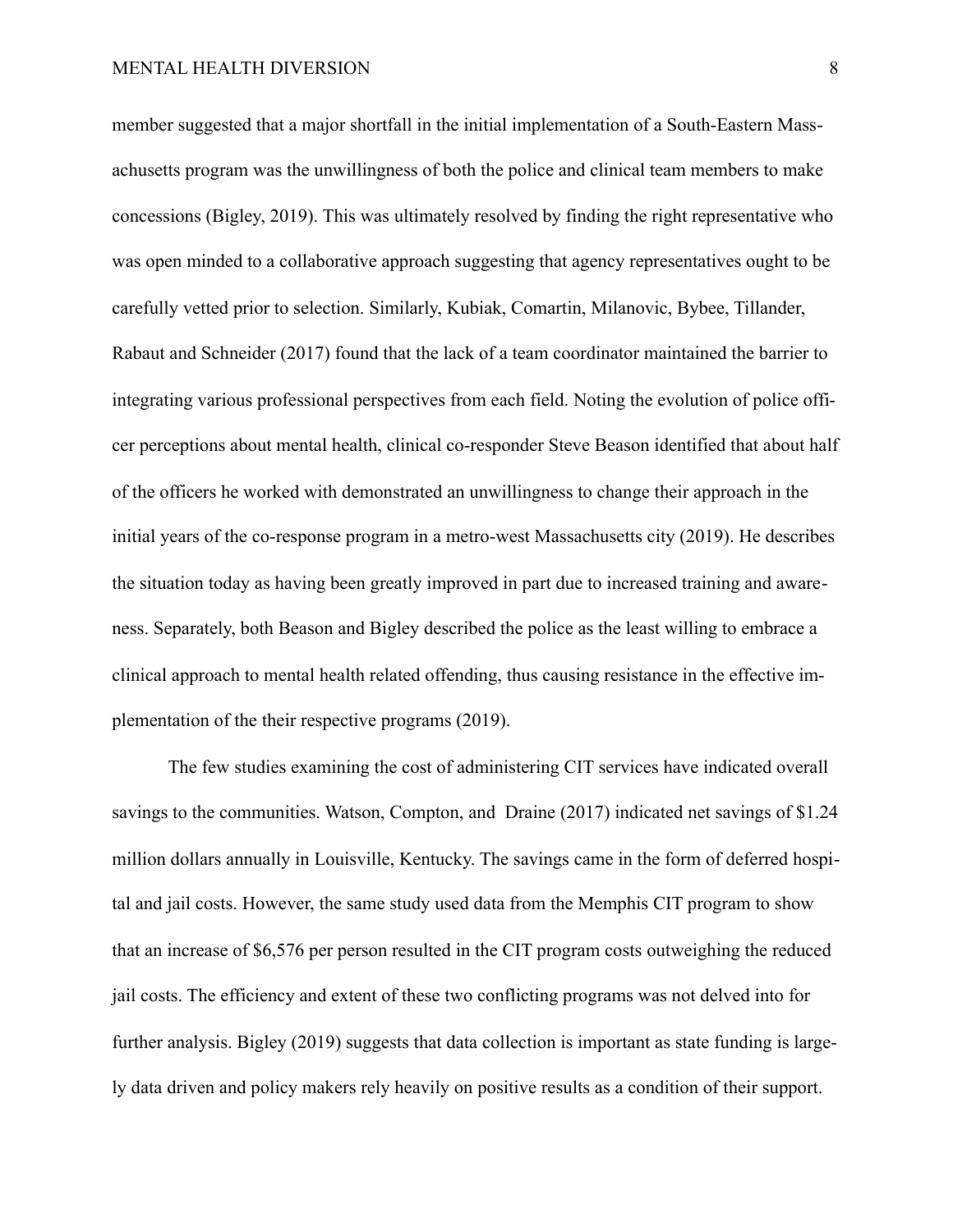He does however warn that there is an over-dependance on reduced recidivism rates being the foremost indictor of success. Additionally, Beason describes less hospitalizations and medicine compliance as far superior measures of effectiveness over recidivism rates (2019). Due to this, city CIT teams in south eastern and metro-west Massachusetts have turned to private organizations like NAMI and United Way as sources of funding when recidivism data is weak (Beason, 2019).

 The aggregate data shows that mentally ill individuals are substantially less likely to face arrest when CIT trained officers respond. Franz and Borum (2011) cite a 3% arrest rate amongst CIT officers in Central Florida. The study further suggested that this data is similar to data in other parts of the country. Between the 2001 and 2005, the number of post-contact arrest fell from a high of 22 to zero, despite the number of mental health disturbance calls remaining relatively the same during the period. Watson and colleagues (2017) showed similar findings in reduced criminal justice involvement and a positive link between CIT officers responding and patients getting access to long term mental health services in Portland, Oregon and Memphis, Tennessee. Alternatively, Taheri (2016) found that the response of CIT trained officers had a null effect on the probability of being arrested in her examination of the Memphis model. Furthermore, the data rendered a null effect on the use of force between being trained and not being trained in CIT.

 Most of the research has been concerned with the satisfaction of law enforcement officers and mental health consumers. A majority of the police officers who underwent CIT training stated that they felt it was necessary to mandate treatment as an alternative to jail diversion. They further emphasized the importance of CIT training for police dispatchers (McGuire & Bond,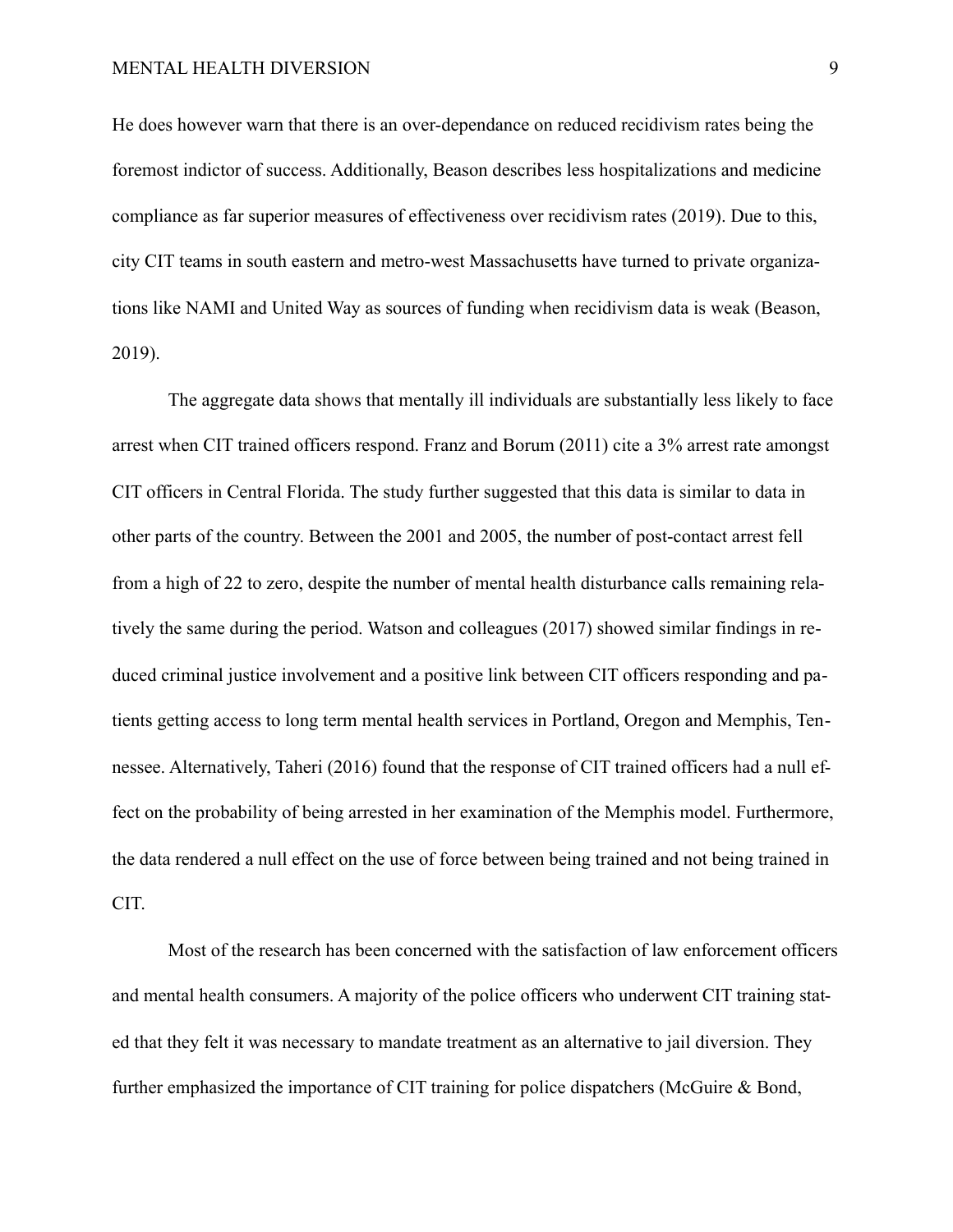2011). Watson and colleagues (2017) suggested that CIT trained officers are far better versed on social-stigma and psychiatry-congruent beliefs when compared to non-trained officers. CIT officers consistently score better when interacting with someone with psychosis or suicidality. This sentiment is furthered by Kubiak and colleagues (2017) who found that CIT officers retained the training after seven months and were far more willing to assist consumers to crisis centers in comparison to non-trained officers. Krist and colleagues (2015) further indicated that participants in CIT (non-consumers) would be more effective with an increased emphasis on cross training and role clarity between partners, but that the overall sentiment is that the teams are effective and work well together over time. Ken Bigley described his own experience as a probation officer serving on a CIT team. He stated that in-person case conferences helped as they served as an opportunity for team members to engage in an interpersonal manner and learn from one another's experiences. This ultimately fostered a cohesive working environment over time (2019).

## **Youth Specialty Courts**

Unlike conventional juvenile justice issues, mental illness amongst America's youth is a pressing issue, as youth with mental illness experience much higher rates of crime (Cuellar, McReynolds, & Wasserman,2006). An examination of the Texas Special Needs Diversionary Program (SNDP) showed that those youth enrolled in mental health diversion had a lower probability of re-offending across all crime categories. Furthermore, over a 12-month period, 63 fewer arrests occurred per 100 youth served. The results are profound when applied to all youth across the nation, 11 percent being diagnosed with a mental illness (Cuellar et al., 2006). However, Juvenile Mental Health Courts (JMHC's) are not yet a national phenomenon with only 15 states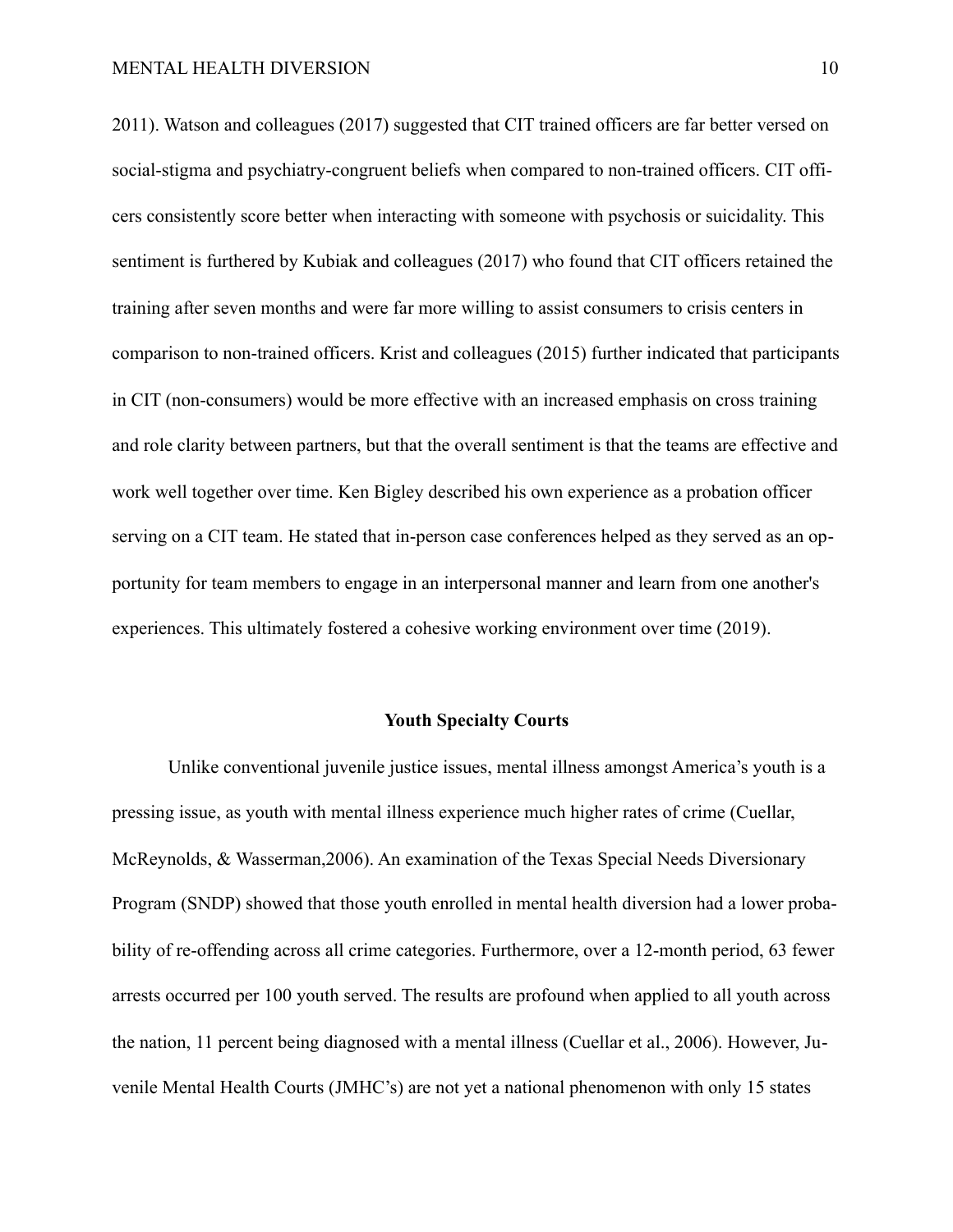having such establishments (Callahan, Cocozza, Steadman, & Tillman,2012). Callahan and colleagues (2012) found that 86% of JMHC's worked directly with local mental health agencies. Furthermore, 71% of families served reported gaining access to outpatient services that they did not have before. This appears to be an effective mechanism in identifying mental illness in youth.

#### **Adult Mental Health Courts**

McNeil and Binder (2007) conducted a comprehensive analysis of the San Francisco Behavioral Court and found that reductions in the likelihood of new offending post-program completion in the first 12 months was high. Furthermore, it was shown that these reductions strengthened over time. This was especially the case with violent offenders and those who successfully graduated the program with reduced recidivism being maintained after their supervision period ended. Steadman (2011) found similar results. In an analysis of four different sites, he found that those who participated in a diversion program had a 49% likelihood of reoffending compared to 58% of non-participants. Interestingly, the Minnesota site showed a null effect of participating in the MHC program. This is similar to Skrzypiec's (2004) analysis of the MCDP in Australia that served as an outlier amongst the other analyses. Perhaps this ought to prompt further analysis of the changes in the MCDP between 2004 and 2014 and the differences in the Minnesota site from the other three.

 Sarteschi (2011) acknowledged the importance of graduating from MHC programs as the aggregate data showed that participants who do not graduate from the program were substantially more likely to re-offend. Herinckx (2005) affirmed this and suggested that the majority of individuals who quit the program returned to court and were subjected to traditional punitive mea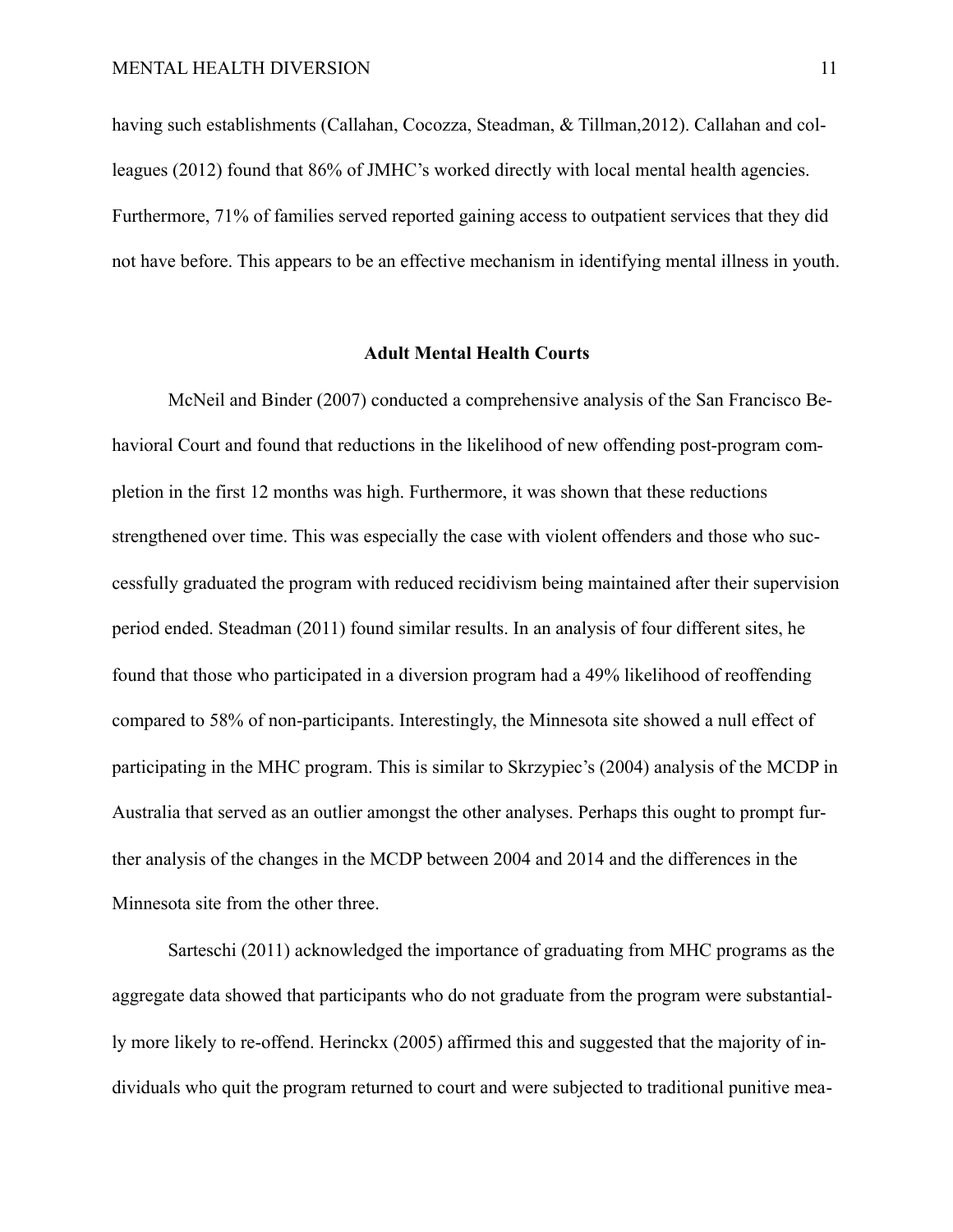sures. He further outlined that only 2.8% of graduated participants re-offended in a study of the Clark County Mental Health Court in Nevada. As well as showing reduced recidivism, Frailing (2010) was able to show that drug and alcohol use was also reduced upon successful completion of the program in Washoe County, Nevada. Access to mental health services was also shown to be substantially increased by involvement with a MHC, regardless of program completion. In Broward County, Florida, court transcripts revealed that in 82% of cases, there was an explicit treatment-linkage between court involvement and mental health services (Boothroyd, 2003). Unlike the relatively inconclusive data on the cost-benefit of CIT programs, MHC's have been shown to save money using data on reduced jail time. In Washoe County, Nevada, the average cost to house 106 pre-program participants was \$566, 243 over a 12- month period. That cost was reduced to \$25,290 in the year post-program for the same group.

#### **Methodology**

The primary data collection method in this policy analysis will be achieved through telephone interviews with practitioners who have been involved in the implementation of CIT coresponse teams in Massachusetts. A policy analysis is an in-depth examination of the effectiveness of an approach to a defined problem within a given field (Kraft, 2012). In this study, I will investigate whether CIT training for police officers and other mental health co-responders, mental health courts, and other diversion initiatives have had the effect of lowering involvement in the criminal justice system on the part of mentally ill offenders.

**Verify, define, and detail the problem:** The first step of this analysis is to define and outline the issue itself. In general, law enforcement in the United States has been slowly adopting arrest di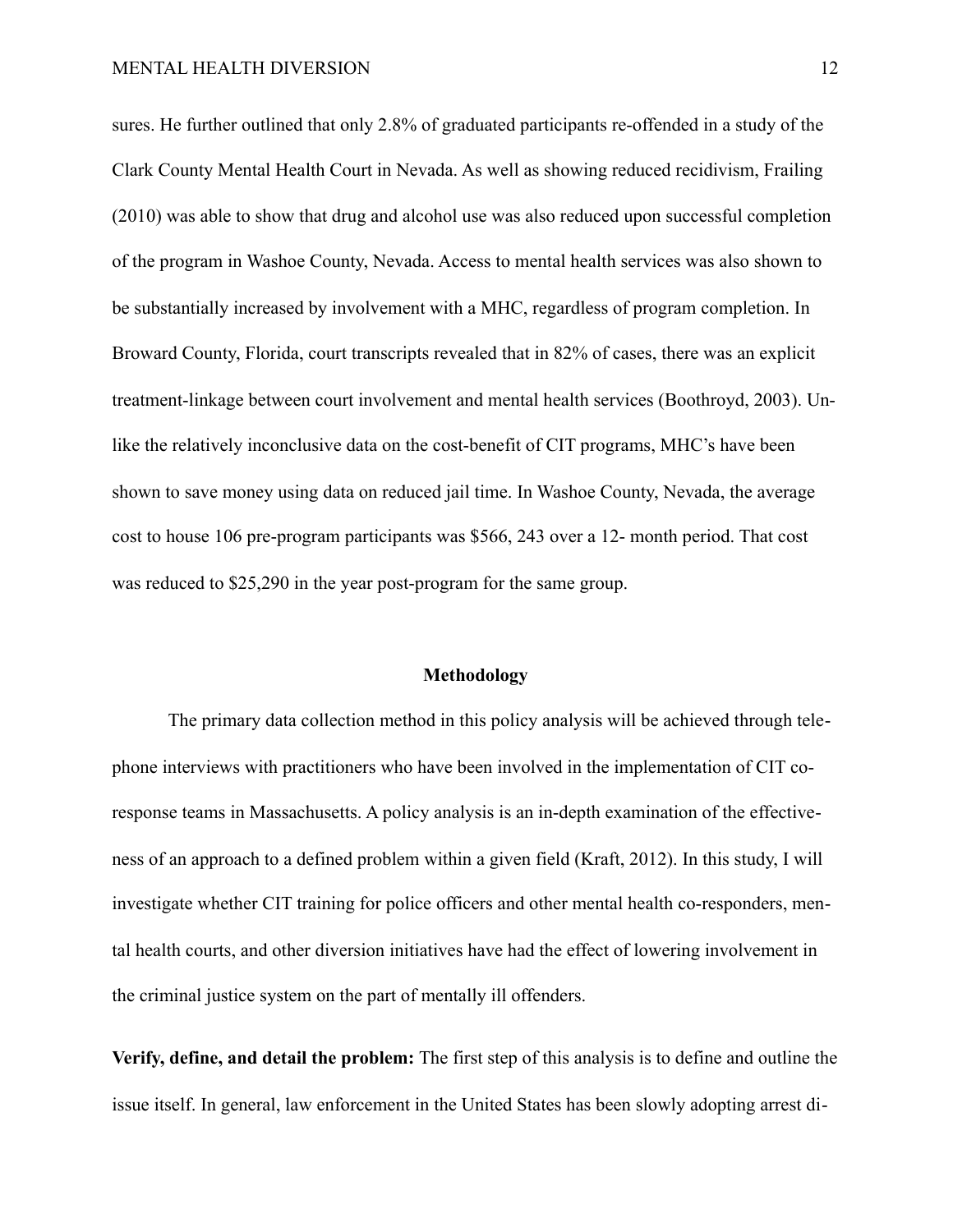version and crisis intervention programs to deal with the prevalence of crime being committed by mentally ill perpetrators. This has become an issue in recent years due to the deinstitutionalization of mental health across the nation. With that, upwards of two-thirds of the mentally ill population is now living within the community (Acquaviva, 2006). The influx of mental health related crime into the communities has ultimately become a criminal justice issue due to insufficient community- based services. The jailing of mentally ill criminal offenders has produced a 'revolving door' of people who are not receiving the treatment they need. This special segment of the population is simply grouped in with the rest of society, adding to a fivefold increase in the U.S. prison population since 1970 (Acquaviva, 2006). Community-oriented treatment has been shown to drastically improve the quality of life for this segment of the population. This analysis is primarily conducted with human participants, particularly those participating in diversion programs from the various jurisdictions that have already been examined. Participants include those who withdrew from the program prior to the start date, those who withdrew during the program and those who graduated from the program. Other subjects include police officers and clinical staff who underwent Crisis Intervention Training (CIT). Nurses and Mental Health staff who completed CIT are also included as they are integral members of the response team. Individual members of Massachusetts co-response teams will be interviewed to attain qualitative data as part of this analysis.

 The Magistrates Court Diversion Program (MCDP) of South Australia will be used as an international example to show that the conclusion derived from the analysis may be suitable to other countries in their efforts to address community based mental health issues. Established in 1999, the MCDP was Australia's first endeavor to initiate early intervention of mentally ill of-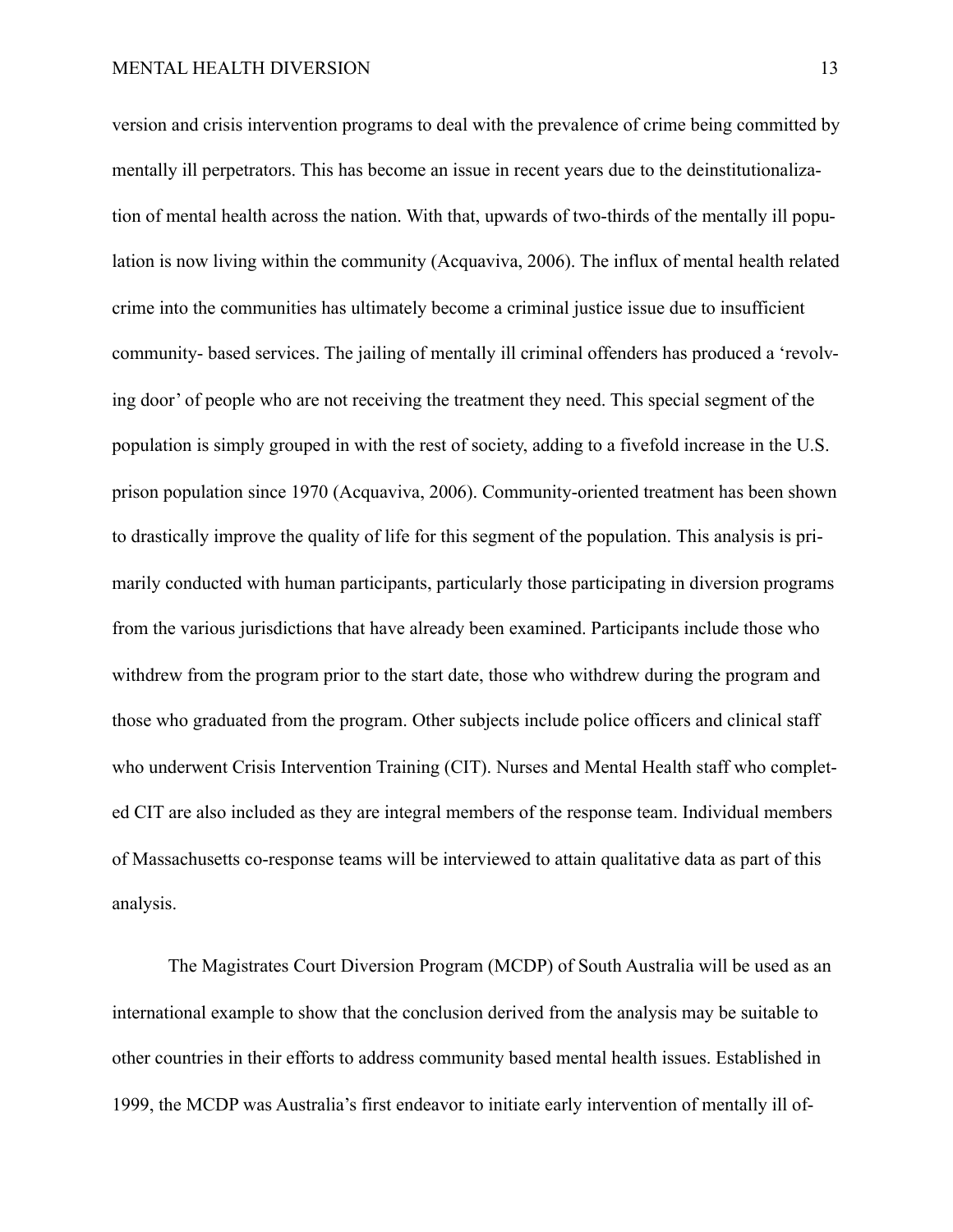fenders by diverting them into the appropriate treatment and rehabilitation programs rather than a formal legal process (Lim, 2014). Likewise, the United States saw its first mental health courts emerge in 1997, but the response was slow and it took many years to revolutionize national policy (Steadman, 2011). Today, there are over 250 mental health courts nationwide. This expansion has been the counterbalance to a move to de-institutionalize mental health that was sparked in the mid-1960's. According to Acquaviva (2006), 16% of inmates nationwide suffer from a mental illness. Following closely, Juvenile Mental Health Courts (JMHC's) emerged to address the mental health needs of juvenile offenders. According to Callahan (2012), 65%-70% of youths in the juvenile justice system experience mental disorders that require treatment. This is often combined with a co-diagnosis for substance abuse.

 In congress with the emergence of mental health courts is the development of CIT. Kirst (2015) suggests that mental health crisis response is not traditionally the job of police officers, yet they have ultimately filled the void that originated following the closures of mental institutions nationwide. A metro-west Massachusetts city implemented their co-response model on the heels of a substantial uptick in police involved involuntary hospitalizations (Beason, 2019). The CIT model, despite being popular overall, has been criticized for challenges relating to long wait times in emergency rooms, lack of education for police and dispatchers, as well as inadequate staffing.

**Establish Evaluation Criteria:** The materials in this analysis needed to be grouped so that the data parameters are on par with one another in order to determine how success will be measured. Of the nine studies used to evaluate mental health treatment programs, the common span of time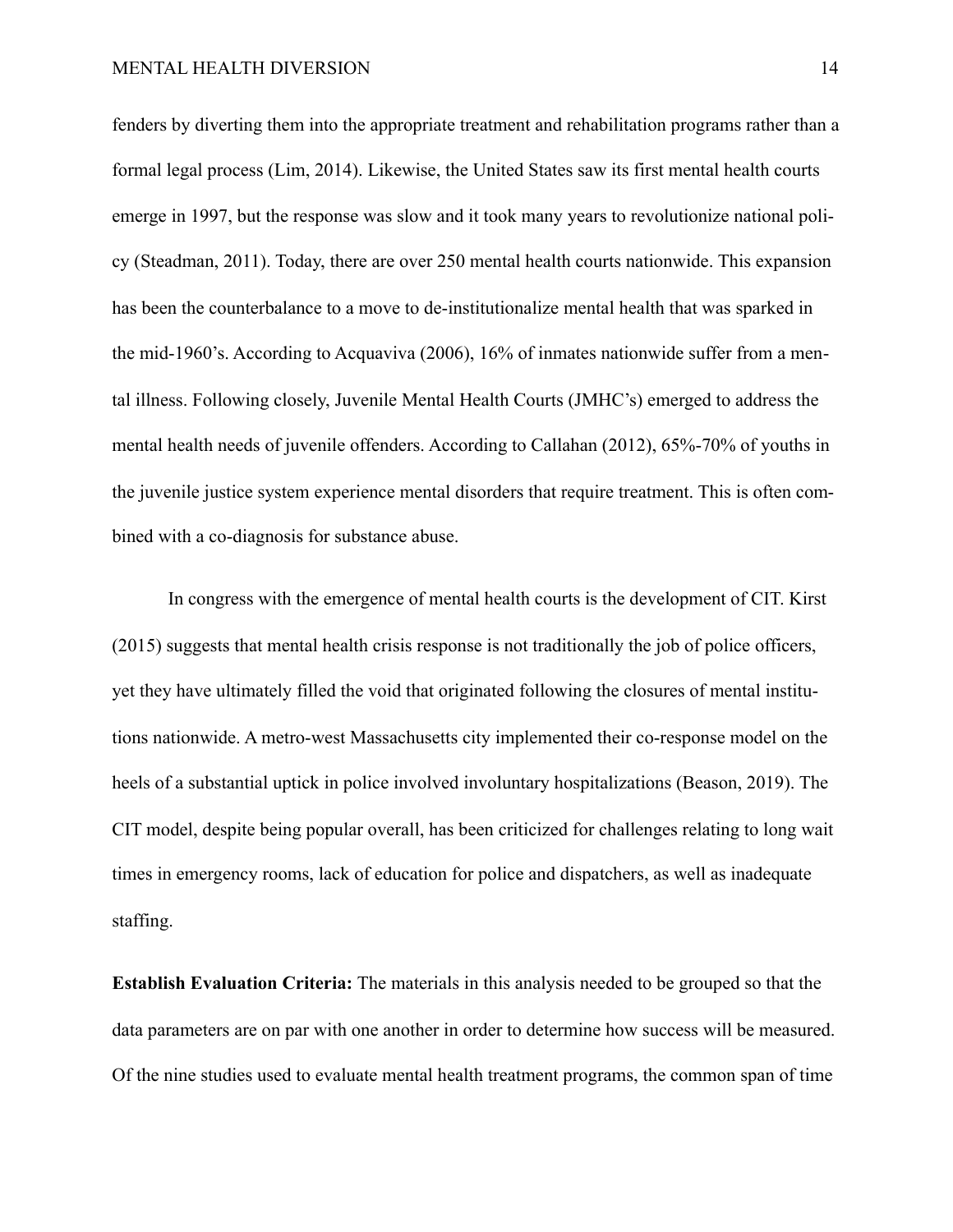used to analyze re-arrests was 12 to 18 months after the completion of the specific treatment program. Additionally, the studies evaluate the program based on initial participation, incompletion (for any reason), and completion. For instance, participants who did not complete their respective program will not be grouped into any data that compliments the overall effectiveness of the program. The same criteria will be used for juvenile court cases which consist of three separate studies that follow the same evaluation criteria. However, the analysis of juveniles will also consider the type of crime and the commission of prior offenses. Other criteria that is suggestive of successful public safety outcomes are the results of alcohol and drug tests in the 15 months post program completion, using monthly test data. The number of days spent in jail pre- and postprogram completion will also be used as an indicator of success.

 The data on CIT effectiveness will be grouped into two categories, professional attitudes and perceptions pre- and post- training and the effect on arrest rates following the implementation of CIT over a twelve- month period. Crisis center drop-off will also be used as a gauge to analyze the effectiveness of police officers pre and post CIT training. The effect of CIT on costsaving measures will be considered as a positive agency-level outcome. Perhaps the most illuminating data will come from a careful examination of mental health disturbance calls and the arrests that occur before and after CIT training. A reduction in arrests post-training will be considered a positive public-safety outcome. Lastly, qualitative data attained from personal practitioner interviews will be grouped when like responses are detected. Outlier response may also be noted and discussed further.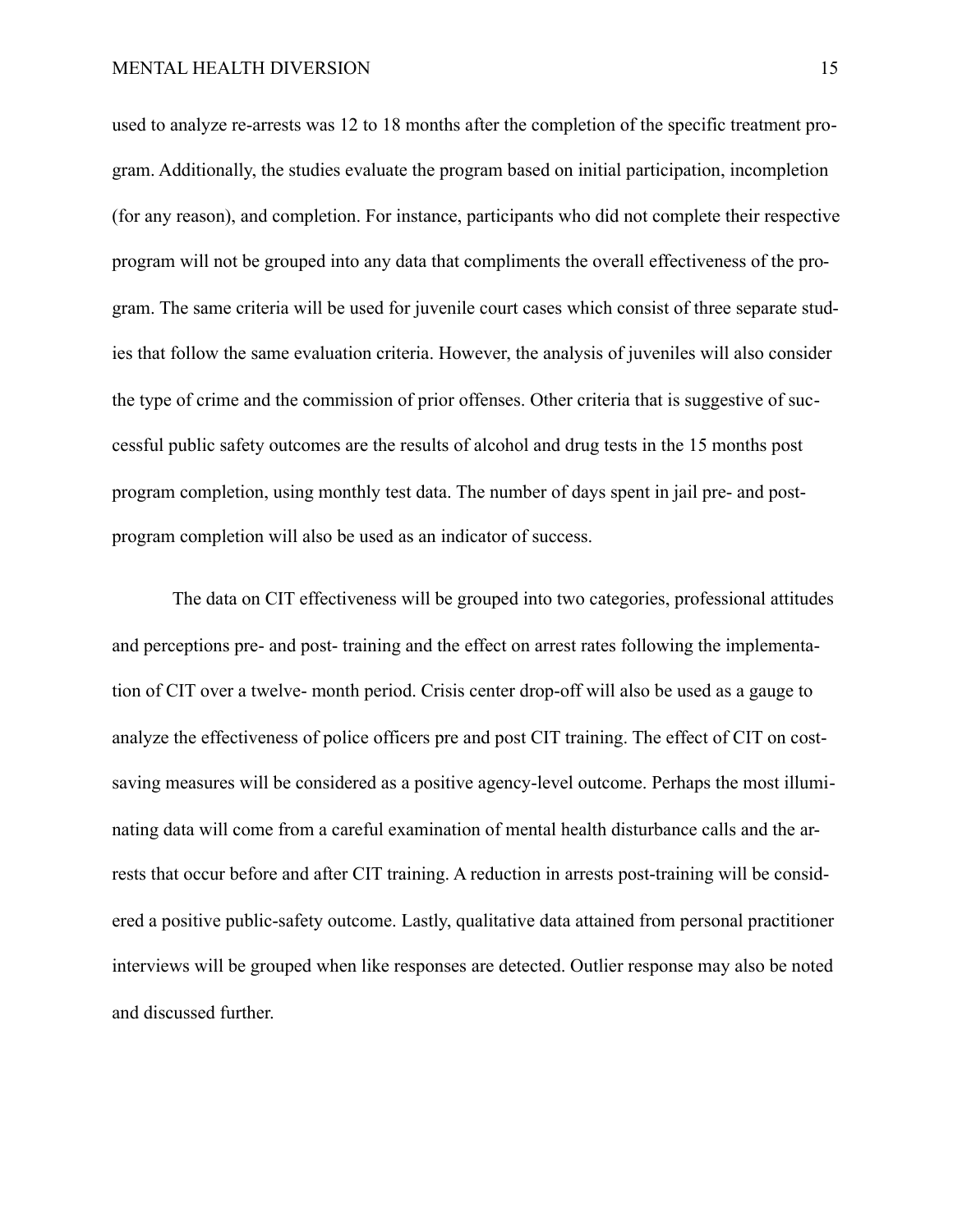**Identify alternative policies:** A program that has developed alongside CIT is Mental Health First Aid (MHFA). MHFA was developed in 2000 by educator and mental health consumer Betty Kitchener. It is aimed at providing help to a person who is developing a mental health problem or is currently in crisis. The MHFA certified responder is equipped to identify the symptoms of specific disorders and the types of crisis. They can offer initial help and direct a person to the appropriate treatments and other professionals who can develop a long-term care plan (Morgan, 2018).

 Another alternative to training regular police officers in CIT would be the development of a mental health specific police force that would be on-call to mitigate mental health crisis' as they unfold. Much like Environmental, Fish and Game and School Resource Officers (SRO's), a mental health unit would be specifically trained to build a rapport with patients living in the community, check in with them on occasion and work hand in hand with clinical staff to ensure the subject is following his/her care plan.

**Evaluate alternative policies:** MHFA is an 8-hour course that is completed in one day. It is available in both youth and adult specific versions. The program also has a law enforcement track that is offered to individual police departments. Morgan (2018) found that the course is effective in increasing the knowledge base of participants regarding mental health issues and treatment as well as reducing stigma about mental illness. It is primarily targeted at the lay responder, perhaps a coworker of someone who suffers from mental health issues or those operating in a non-direct care role. Effectiveness of the training is unclear after the initial 6 months following its administration. Apart from the increase in knowledge about mental health issues, findings revealed a low to moderate impact on other test criteria such as problem recognition, effec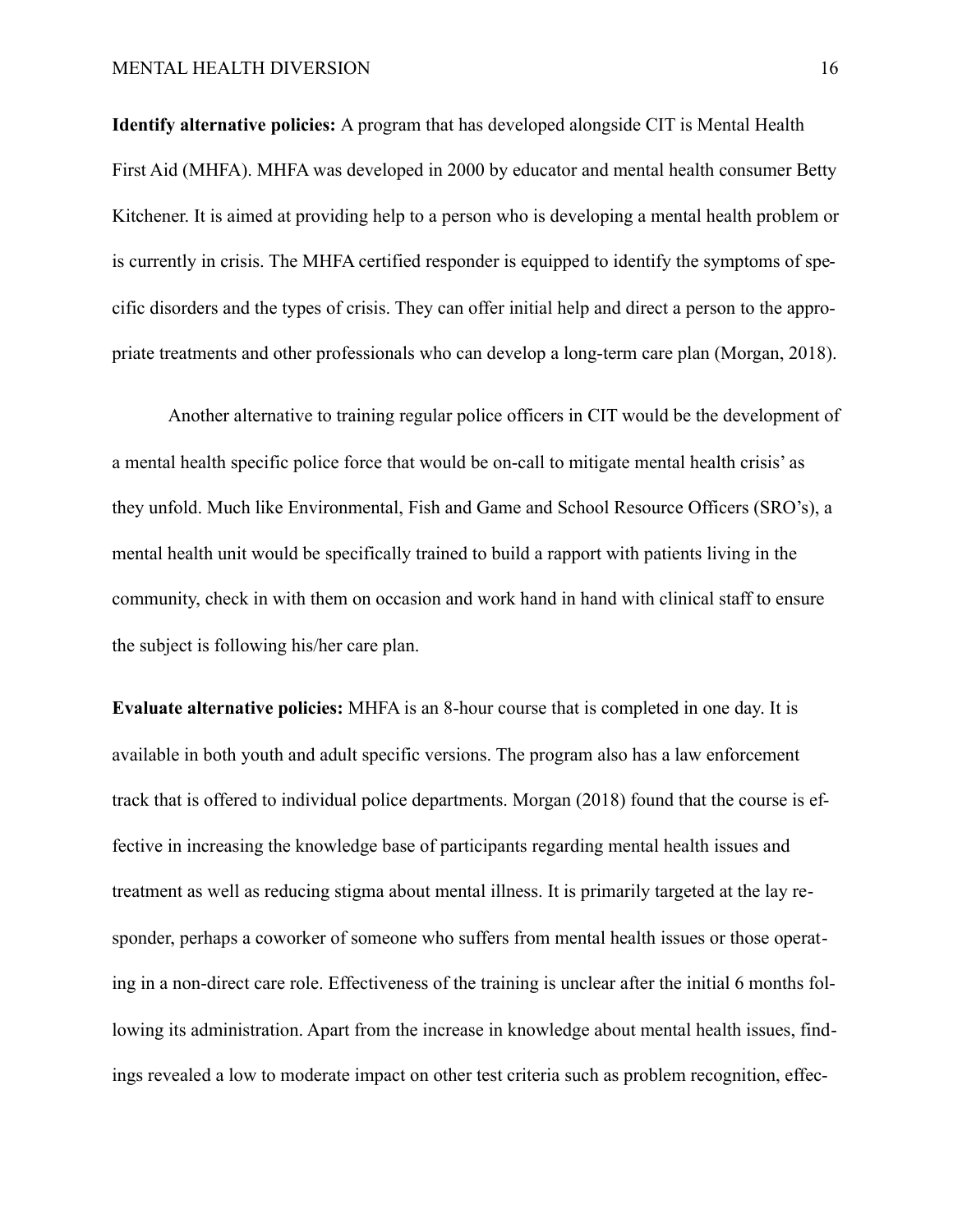tiveness of intervention and intentions and confidence in training after the initial 6 months (Morgan, 2018). Beason and Bigley, separately, described MHFA as being overused by police agencies as the primary mental health response training (2019). Beason went on to suggest that it is a cost-effective measure to ensure large numbers of department personnel receive training which mitigates liability concerns. It is, as he describes, an awareness level training that does little to train officers in the essential de-escalation techniques that are paramount to an effective crisis response (2019). Bigley (2019) suggests that it is better than not to offer MHFA in the absence of better alternatives but that crisis intervention programs are far superior in training officers to be effective and compassionate through the hands-on training that MHFA doesn't incorporate.

 Mental health police officers would be trained specifically in how to handle mental health patients in crisis. Arrests would be a last resort. The creation of a mental health officer position would have to be considered by specific police departments and reflect the need for said officer. It would be based on call volume for mental health calls. There would surely be some communities that would not have the call volume to warrant such a position. In that case, a regional unit that would be responsible for a number of surrounding communities would be more appropriate. This would reduce the burden on regular patrol units that are often times overwhelmed and tied up with mental health calls. Often times units are forced to arrest due to a lack of resources and the need to clear calls in a timely manner. However, it is reasonable to assume that administrators would be slow to adopt such a position when patrol units are often times understaffed to begin with. Ken Bigley identifies this as a possible solution for larger cities but stressed that smaller municipalities could not justify the position based on call volume. He cited municipalities that do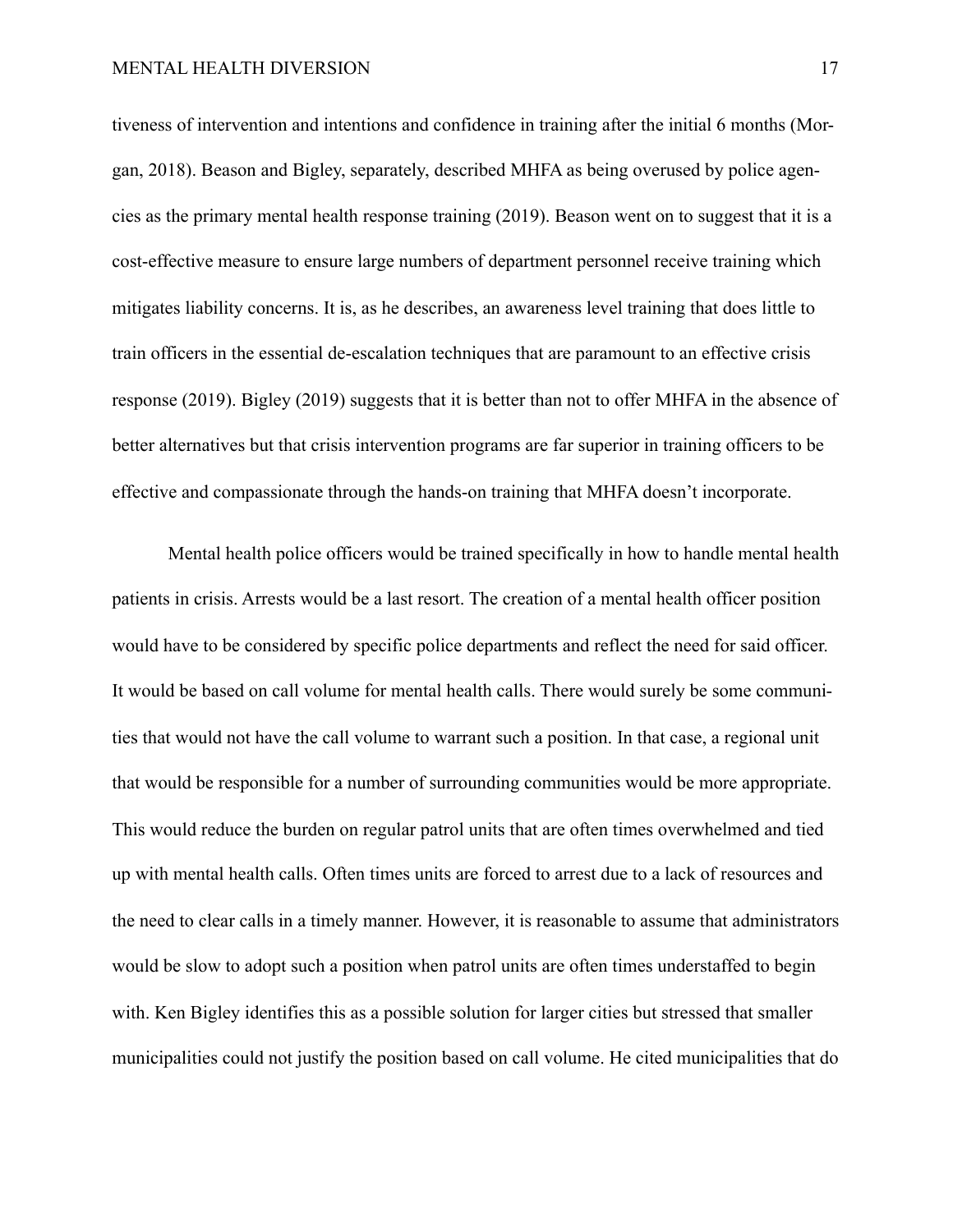share clinicians but noted that legislation would surely have to be passed in order to grant regional jurisdiction to a municipal officer, as would be necessary under such a program (2019).

**Display and distinguish among alternative policies:** Perhaps one of the most important considerations for police agencies is the cost of implementing specific programs and policies. Often times the cost of a specific position is not always outweighed by the benefit. The price-point per officer of administering MHFA training is considerably less than that of CIT training. Moreover, the creation of a specialized position that is tasked with participating in only certain types of calls is of little benefit to police agencies that are often times deficient in manpower to begin with. The response has been to seek less intensive training for all patrol units. Programs like Mental Health First Aid (MHFA) and Crisis Intervention Teams (CIT) have been the response for most communities. MHFA is, however, problematic. The training is one day long and studies have shown that its effectiveness dwindles after the initial 6 months (Morgan, 2018). It is also a less practical experience for police officers. Police academies are placing an emphasis on mental health awareness that closely resembles MHFA. Spencer Beason is critical of the Massachusetts Municipal Police Training Committee (MPTC) for its over reliance of awareness based training for police recruits. Despite training hours increasing in recent years, the majority of the curriculum is focused on providing knowledge about specific diagnosis's rather than deescalation techniques and hands on sessions (2019). MHFA results are insufficient at best in mitigating the crisis situation as it unfolds. Apart from general knowledge about mental health issues, MHFA trained units could leave the training with little practical knowhow regarding their future response to a crisis call. In comparison, a mental health unit would be well versed in the area of mental health and more importantly, he would be familiar with most if the individuals he encoun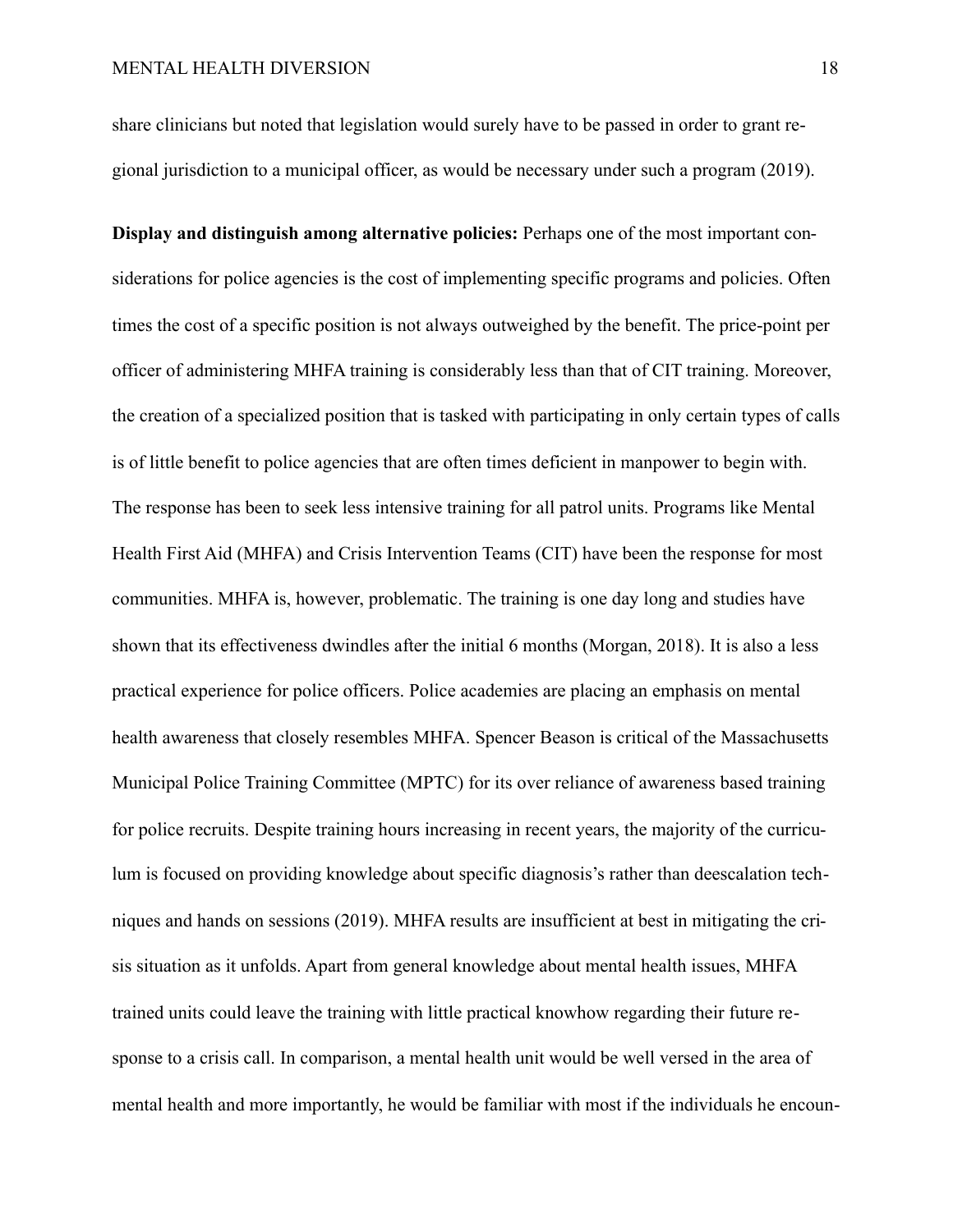ters. The long-term benefits to the patient would be far greater. Arrests would surely decrease as well. It would be expected of a mental health unit to refrain from arresting individuals in crisis. However, the inability of regular patrol units to recognize and diagnose crisis situations would lead to unnecessary public order arrests.

**Monitoring the implemented policy:** There are a number of ways in which police agencies could monitor their choice in policies. Perhaps the most obvious gauge would be to track the number of arrests taking place during mental health related calls. A reduction in the number of arrests would be considered a more effective response. However, to demonstrate the effectiveness of a lower inclination to arrest, one would have to track the actual response of the responding units and render judgement on whether or not their response was more or less effective than an arrest. An experimental design to test for different responses can be used to define what ought to be considered more effective than making an arrest. For instance, a crisis center drop-off or an emergency consultation with a clinician would be preferred. Use of force reports could also be tracked to measure a reduction on hands-in encounters. Qualitative data such as commentary by family members and individual officers should also be considered in appraising either the MHFA trained officer or the Mental Health Officer.

## **Conclusion and Discussion**

This analysis has been primarily concerned with appraising the extent to which modern policy has mitigated the intersection of mental illness with the criminal justice system in the United States. Policy solutions in the U.S. constitute the expansion of specialty courts and multidisciplinary teams made up of police, clinicians, psychologists and probation officials. Acquavi-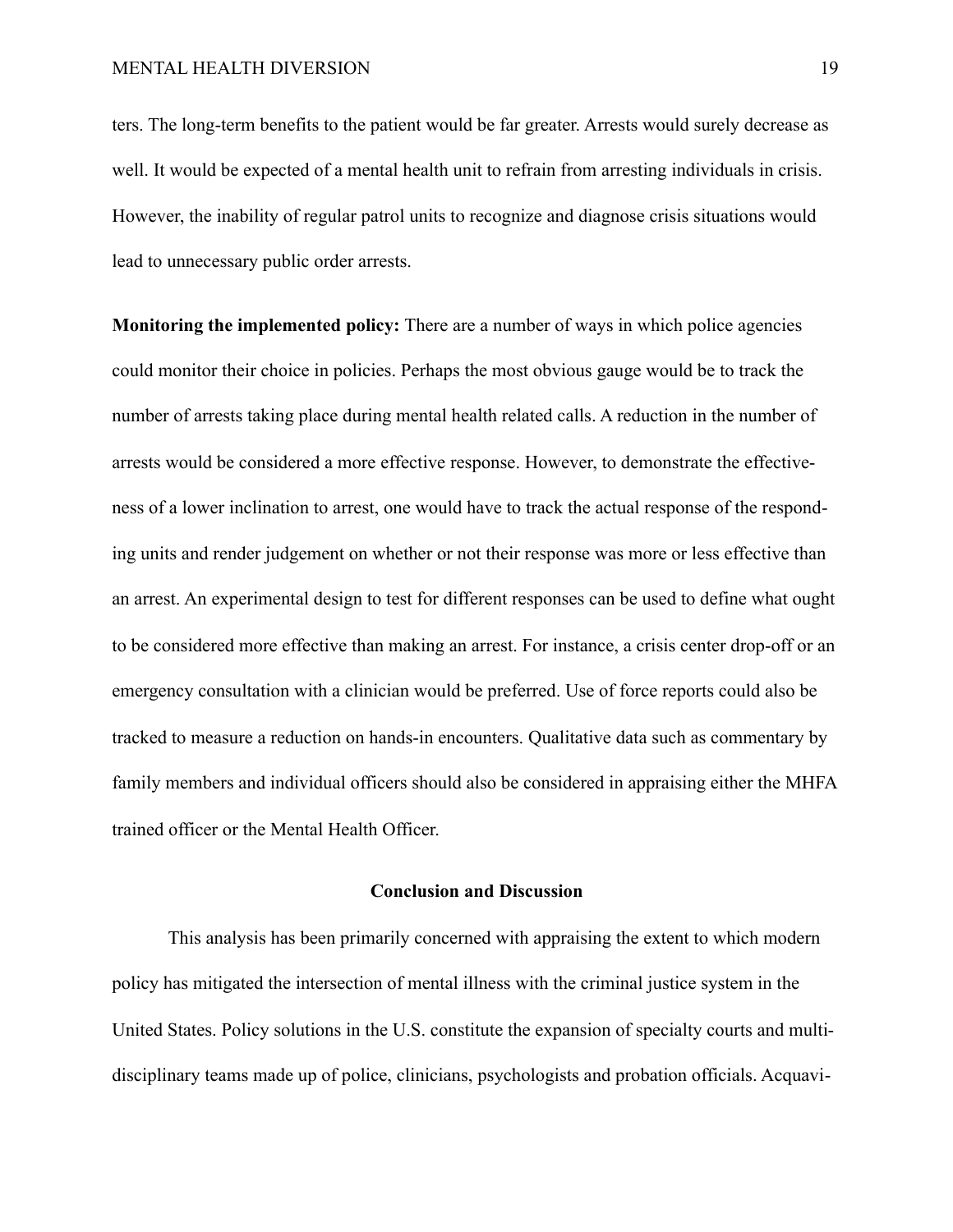va (2006) suggests that if the primary goal of mental health courts is to increase the quality of life for patients then reductions in crime and better outcomes for the community as a whole will follow suit. Viable treatment in lieu of criminal sanctions is a win-win for all. What the aggregate data suggests is that criminal justice diversion programs are wholly effective in addressing multiple problems at both the societal and individual level. Crime rates are reduced, access to mental health screening and treatment programs are increased, and jail time is significantly depressed. A reduction in recidivism rates is an overall positive and serves as the foremost indicator of effectiveness for policy makers. However, over-emphasizing recidivism as a measure of success can lead to the misallocation of resources. According to Beason (2019), measuring recidivism alongside medicine compliance, meeting therapy goals and a reduction in illicit substance use would paint a more vivid picture as to the effectiveness of modern policy initiatives like therapeutic jurisprudence and community based co-response teams. This is the case for both adult and juvenile populations. Problems still exist such as the prevalence of participants who withdraw from programs provided through mental health courts. This begs the question: should we be mandating consumers into programs or is one's voluntary participation a key to success? Only time, further development, and increased funding will tell. It is, however, certain that these programs do work and represent a vast improvement when compared to conventional approaches to mental health related crime. It is the conclusion of this author that the CIT model is undoubtedly the most effective initiative in effect. Although it depends highly on collaboration amongst loosely aligned disciplines; it funnels easily identifiable subjects in crisis directly to treatment which reduces the likelihood of further trauma being induced via the criminal justice system. The CIT model depends highly on motivated representatives being selected from the various professions that ulti-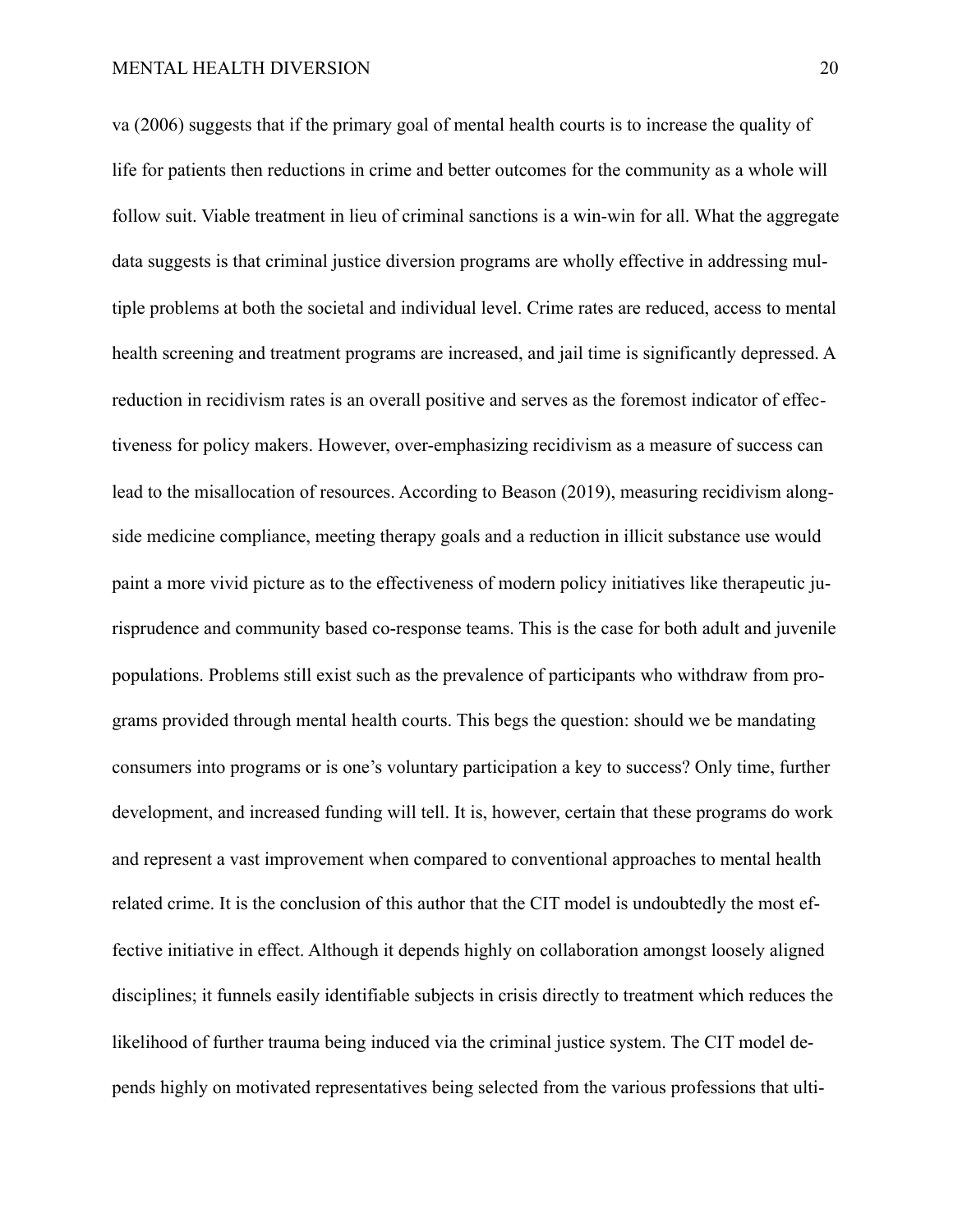mately form a co-response team. A willingness to embrace teamwork, collaboration and compromise have been identified as the prerequisites to being a productive and meaningful member on a CIT. With most agencies having to satisfy union contracts that stipulate how applicants are chosen and ultimately assigned to specialty units, the assignment of improper personnel to CIT's is likely to continue. However, a summation of the aggregate quantitative and qualitative data definitively suggests that the trajectory established by MHC's and CIT's have had a profoundly positive outcome for mental health patients and should be expanded upon.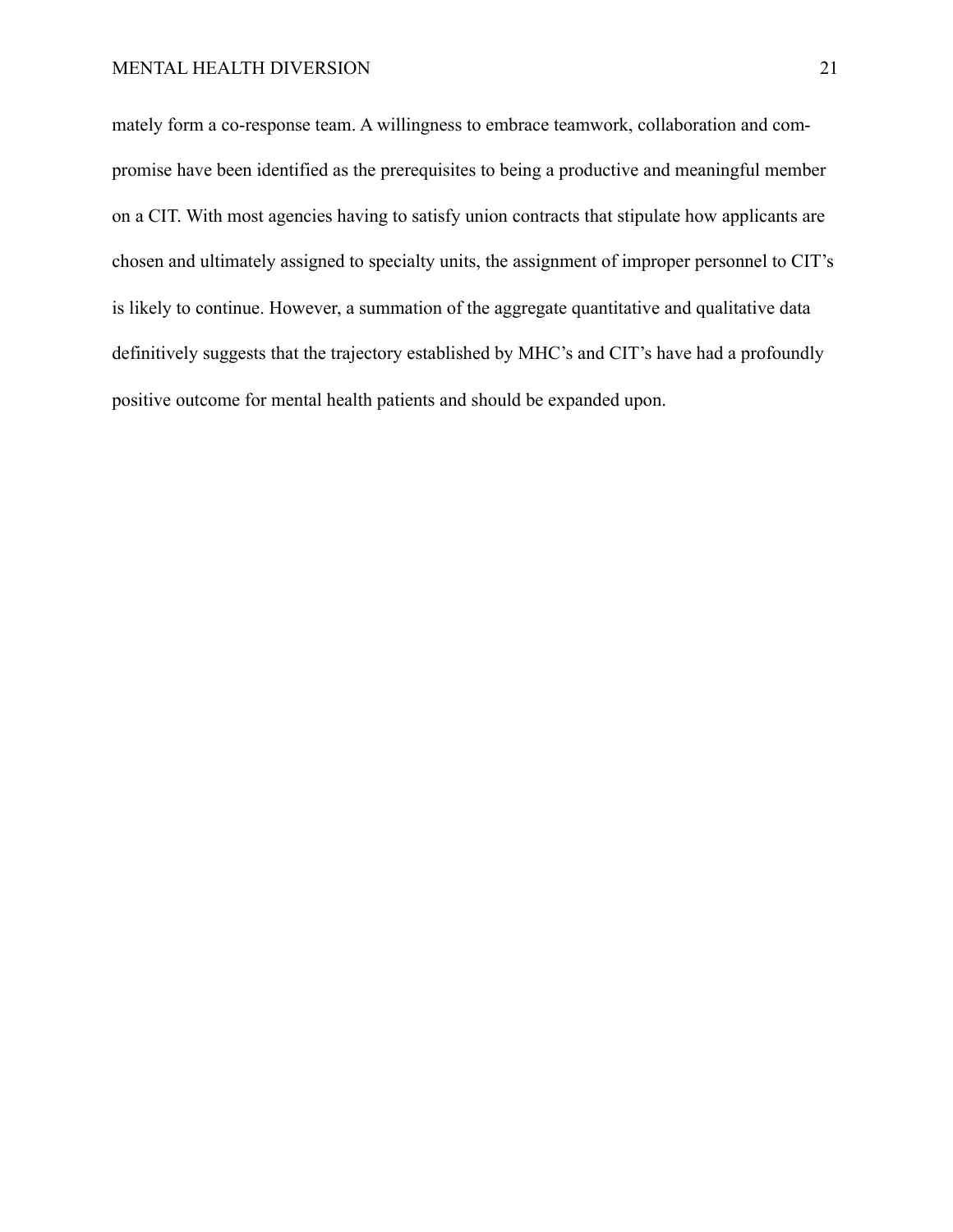# **References**

- Acquaviva, G. L. (2006). Mental health courts: No longer experimental. *Seton Hall Law Review 36*(3), 971-1014.
- Barrenger, S., Draine, J., Angell, B., & Herman, D. (2017). Reincarceration Risk Among Men with Mental Illnesses Leaving Prison: A Risk Environment Analysis. *Community Mental Health Journal*, *53*(8), 883–892.
- Bassuk, E. L., & Gerson, S. (1978). Deinstitutionalization and Mental Health Services. *Scientific American, 238*(2), 46-52.
- Beason, S. (2019, August 2). Personal Interview.
- Bigley, K. (2019, July 27). Personal Interview.
- Boothroyd, R. A., Poythress, N. G., & McGaha, A. (2003). The Broward Mental Health Court: Process, outcomes, and service utilization. *International Journal of Law & Psychiatry*, *26*(1), 55–71.
- Callahan, L., Cocozza, J., Steadman, H. J., & Tillman, S. (2012). A national survey of U.S. juvenile mental health courts. *Psychiatric Services*, *volume#* (2), 130-134.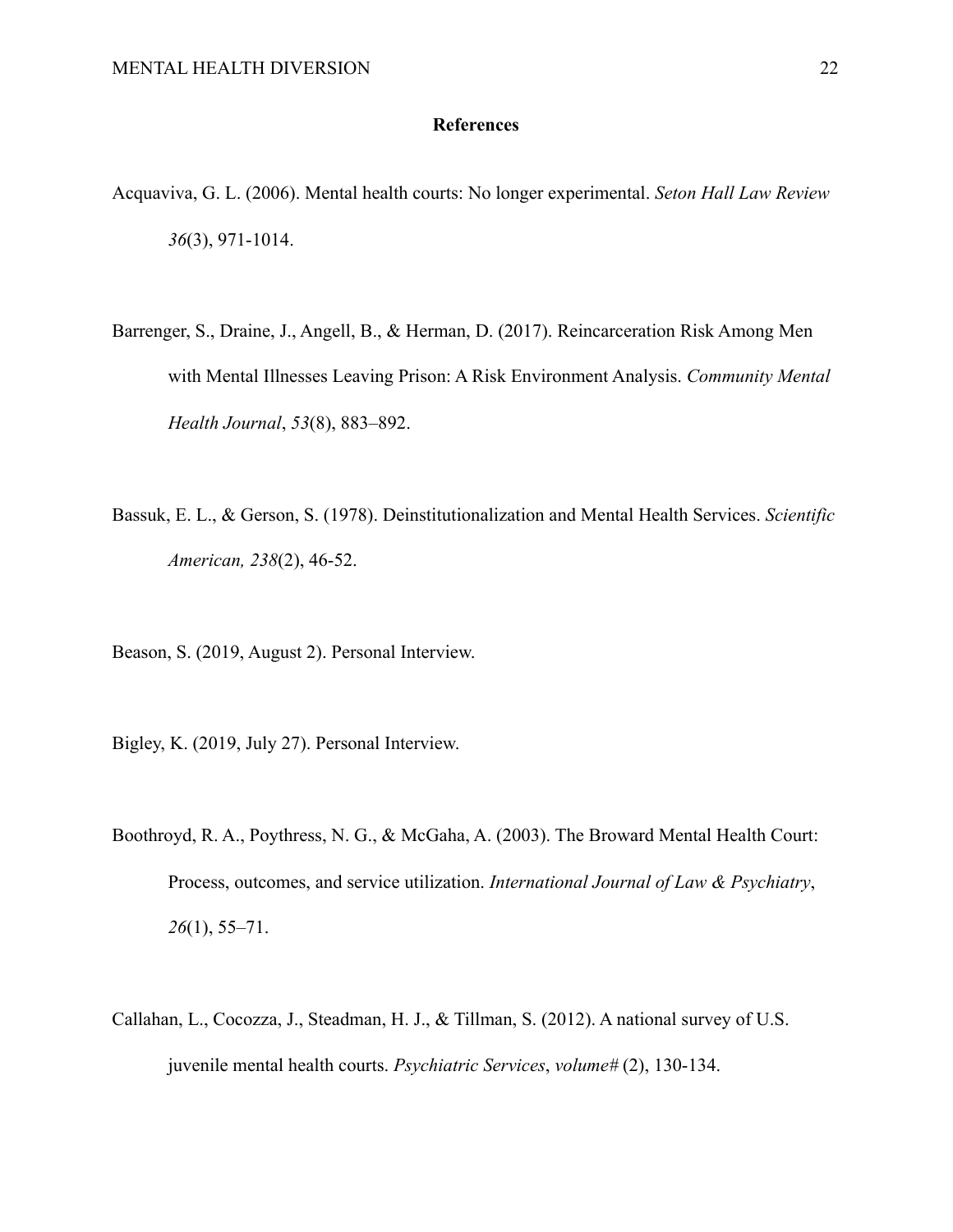- Cuellar A., McReynolds L., & Wasserman G. (2006). A cure for crime: Can mental health treatment diversion reduce crime among youth? *Journal of Policy Analysis and Management*, *volume#* (1), 197-210.
- Davis, K. M., Peterson-Badali, M., Weagant, B., & Skilling, T. A. (2015). A process evaluation of Toronto's first youth mental health court. *Canadian Journal of Criminology & Criminal Justice*, *57*(2), 159–187.
- Frailing, K. (2010). How mental health courts function: Outcomes and observations. *International Journal of Law and Psychiatry*, *33*, 207–213.
- Franz, S., & Borum, R. (2011). Crisis Intervention Teams may prevent arrests of people with mental illnesses. *Police Practice and Research*, *volume*# (3), 265-271.
- Herinckx, H. A., Swart, S. C., Shane, A., Ama, M., Cheri, B., Dolezal, D., & King, S. (2005). Rearrest and linkage to mental health services among clients of the Clark county mental health court program. *Psychiatric Services*, *volume* #(7), 853-857.
- Kirst, M., Francombe Pridham, K., Narrandes, R., Matheson, F., Young, L., Niedra, K., & Stergiopoulos, V. (2015). Examining implementation of mobile, police-mental health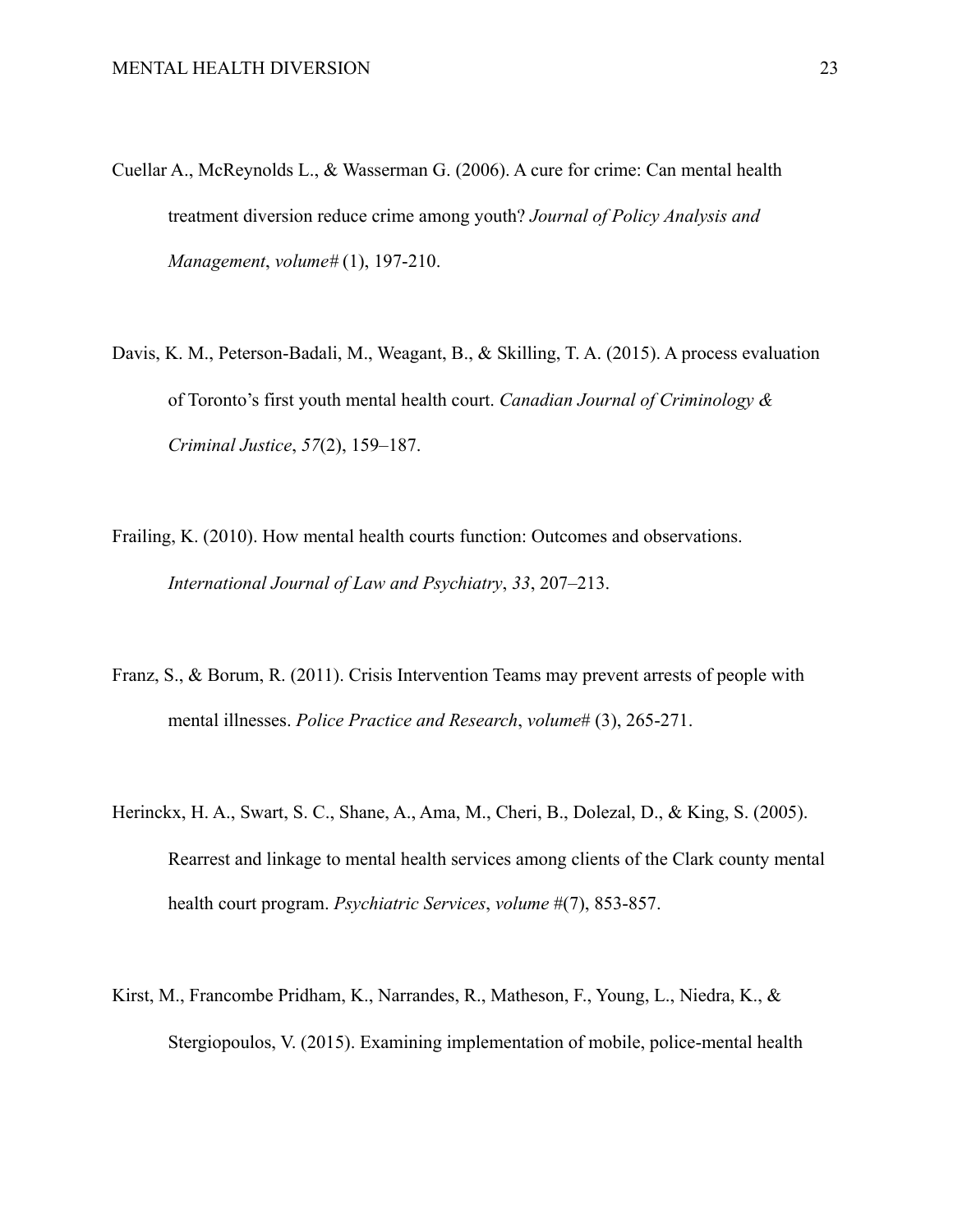crisis intervention teams in a large urban center. *Journal of Mental Health*, *24*(6), 369– 374.

- Kraft, M. E., & Furlong, S. R. (2012). *Public policy: Politics, analysis, and alternatives*. Los Angeles, CA: SAGE.
- Kubiak, S., Comartin, E., Milanovic, E., Bybee, D., Tillander, E., Rabaut, C.& Schneider, S. (2017). Countywide implementation of crisis intervention teams: Multiple methods, measures and sustained outcomes. *Behavioral Sciences & the Law*, *35*(5/6), 456– 469.
- Lim, L., & Day, A. (2014). Mental health diversion courts: A two year recidivism study of a South Australian Mental Health Court Program. *Behavioral Sciences and the Law, volume* #(4), 539-550.
- Lim, L., & Day, A. (2016). Mental health diversion courts: A prospective study of reoffending and clinical outcomes of an Australian mental health court program. *Journal of Offender Rehabilitation*, 55(4), 254–270.
- McGuire, A. B., & Bond, G. R. (2011). Critical elements of the crisis intervention team model of jail diversion: An expert survey. *Behavioral Sciences and the Law*, *volume#* (1), 81-93.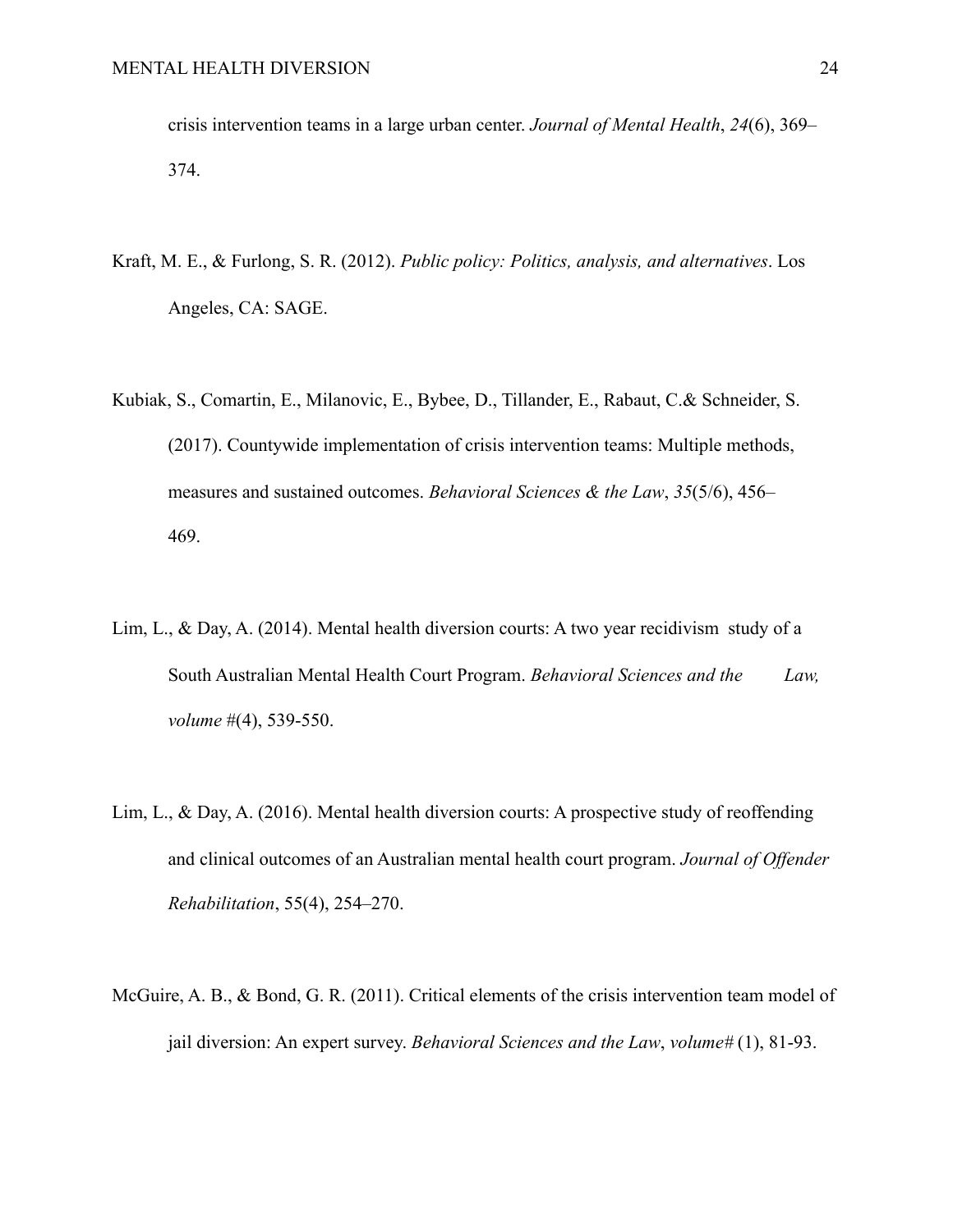- McNeil, D. E., & Binder, R. L. (2007). Effectiveness of a mental health court in reducing criminal recidivism and violence. *The American Journal of Psychiatry*, *volume#* (9), 1395-1401.
- Morgan, A. J.; Ross, A. & Reavely, N. J. (2018). Systematic review and meta-analysis of Mental Health First Aid training: Effects on knowledge, stigma, and helping behavior. *Plus One*, 13(6), 1–20.
- National Institute for Mental Health (2018). *Definitions: prevalence of any mental illness (AMI).* Available at: https://www.nimh.nih.gov/health/statistics/mental-illness.shtml
- Palermo, G. B. (2010). The Nevada mental health courts. *International Journal of Law and Psychiatry*, *volume#* 33(issue), 214–219.
- Payne, K & Myhr, G (2006). Cost-Effectiveness of Cognitive-Behavioural Therapy for Mental Disorders: Implications for Public Health Care Funding Policy in Canada. *The Canadian Journal of Psychiatry*, *51*(10), 662–670.
- Sarteschi, C. M., Vaughn, M. G., & Kim, K. (2011). Assessing the effectiveness of mental health courts: A quantitative review. *Journal of Criminal Justice*, *volume#* 39(issue), 12–20.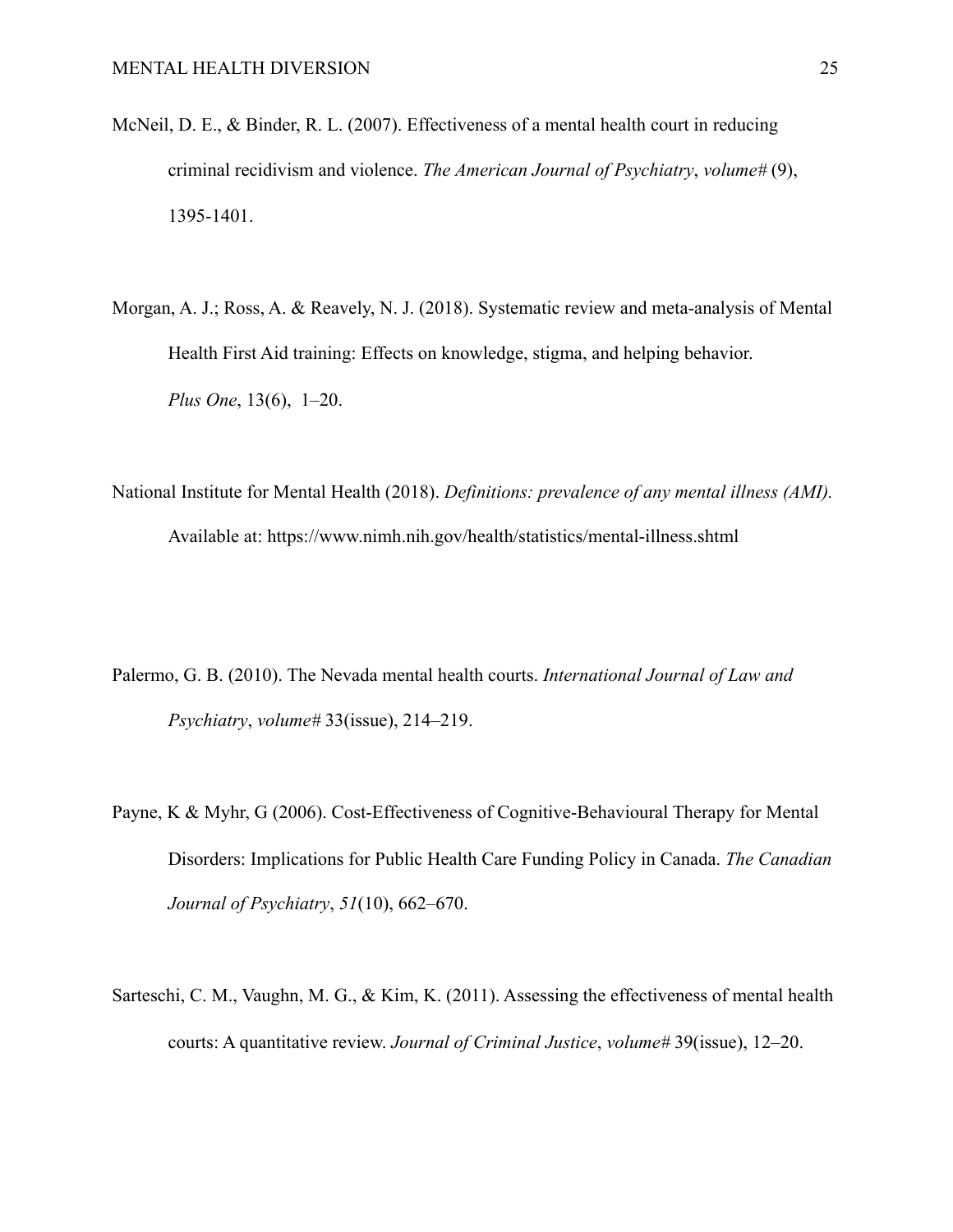- Skrzypiec, G, Wunersitz, J & McRostie, H (2004). Magistrates court diversion program: an analysis of post-program offending. *Office of Crime Statistics and Research: Government of South Australia*, 17-80.
- Steadman, H.J., Redlich, A., Callahan. L., Robbins, P.C., Vesselinov, R. (2011). Effect of mental health courts on arrests and jail days: A multisite study. *Arch Gen Psychiatry*. *68*(2), 167–172.
- Taheri, S. A. (2016). Do crisis intervention teams reduce arrests and improve officer safety: A systematic review and meta-Analysis *Criminal Justice Policy Review*, *volume#*  $(1), 76-92.$
- Trawver, K. R., & Rhoades, S. L. (2013). Homesteading a Pioneer Mental Health Court: A Judicial Perspective From the Last Frontier. *American Behavioral Scientist*, *57*(2), 174– 188.
- Trupin, E., & Richards, H. (2003). Seattle's mental health courts: early indicators of effectiveness. *International Journal of Law and Psychiatry*, *volume#* (1), 33-52.